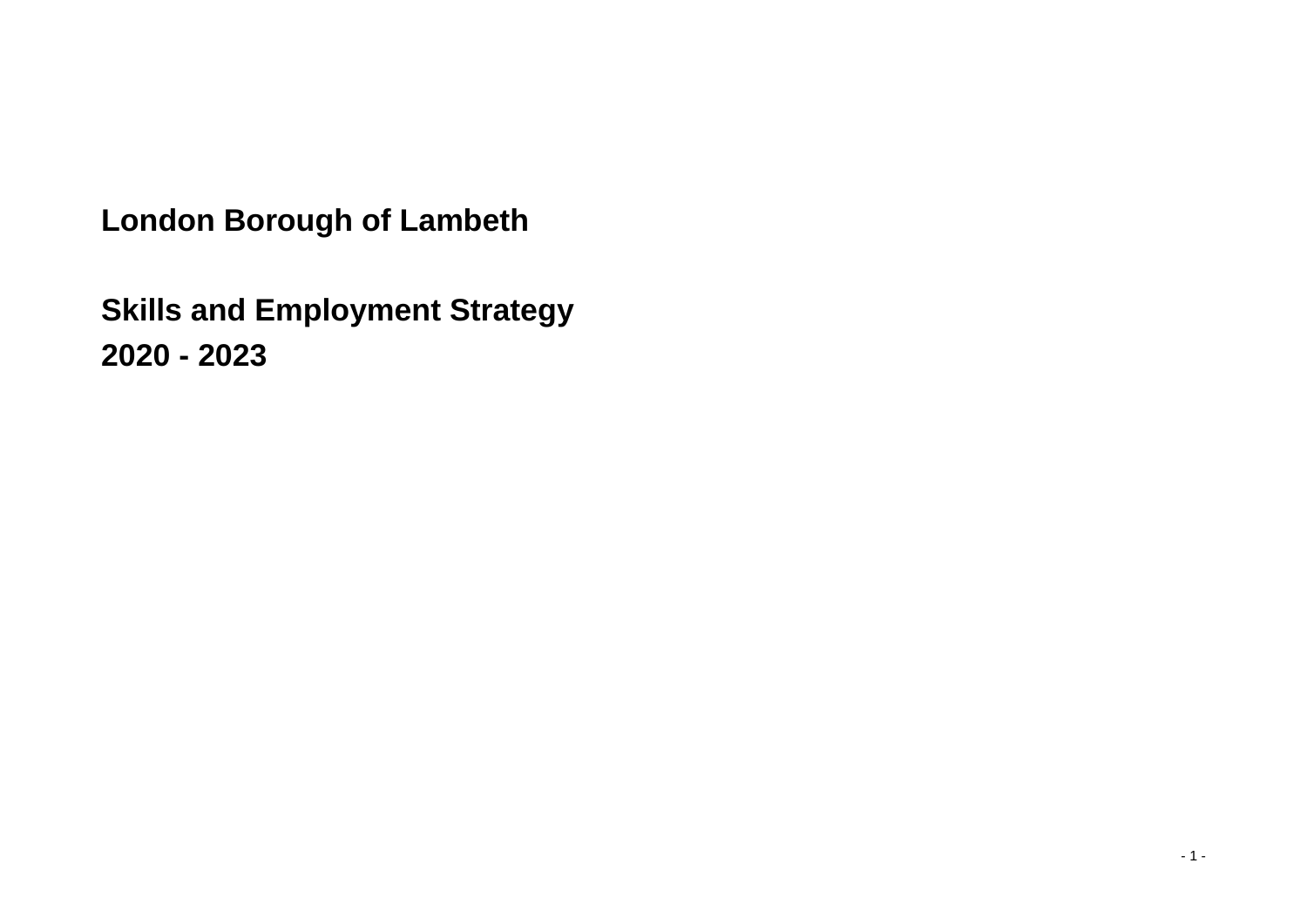# **Contents**

| Page                                                                                                    |
|---------------------------------------------------------------------------------------------------------|
|                                                                                                         |
|                                                                                                         |
|                                                                                                         |
|                                                                                                         |
|                                                                                                         |
| Objective One: Create a skills and employment support system responsive to changes in the economy,      |
| Objective Two: Enable our residents to be more resilient and unlock their potential through upskilling, |
| Objective Three: Support our residents into employment pathways and entrepreneurial activity, with a    |
| Objective Four: Encourage our businesses to be inclusive and resilient, by tackling low pay, in-work    |
| Objective Five: Work with our anchor institutions and major employers to utilise our supply chains and  |
|                                                                                                         |
|                                                                                                         |
|                                                                                                         |
|                                                                                                         |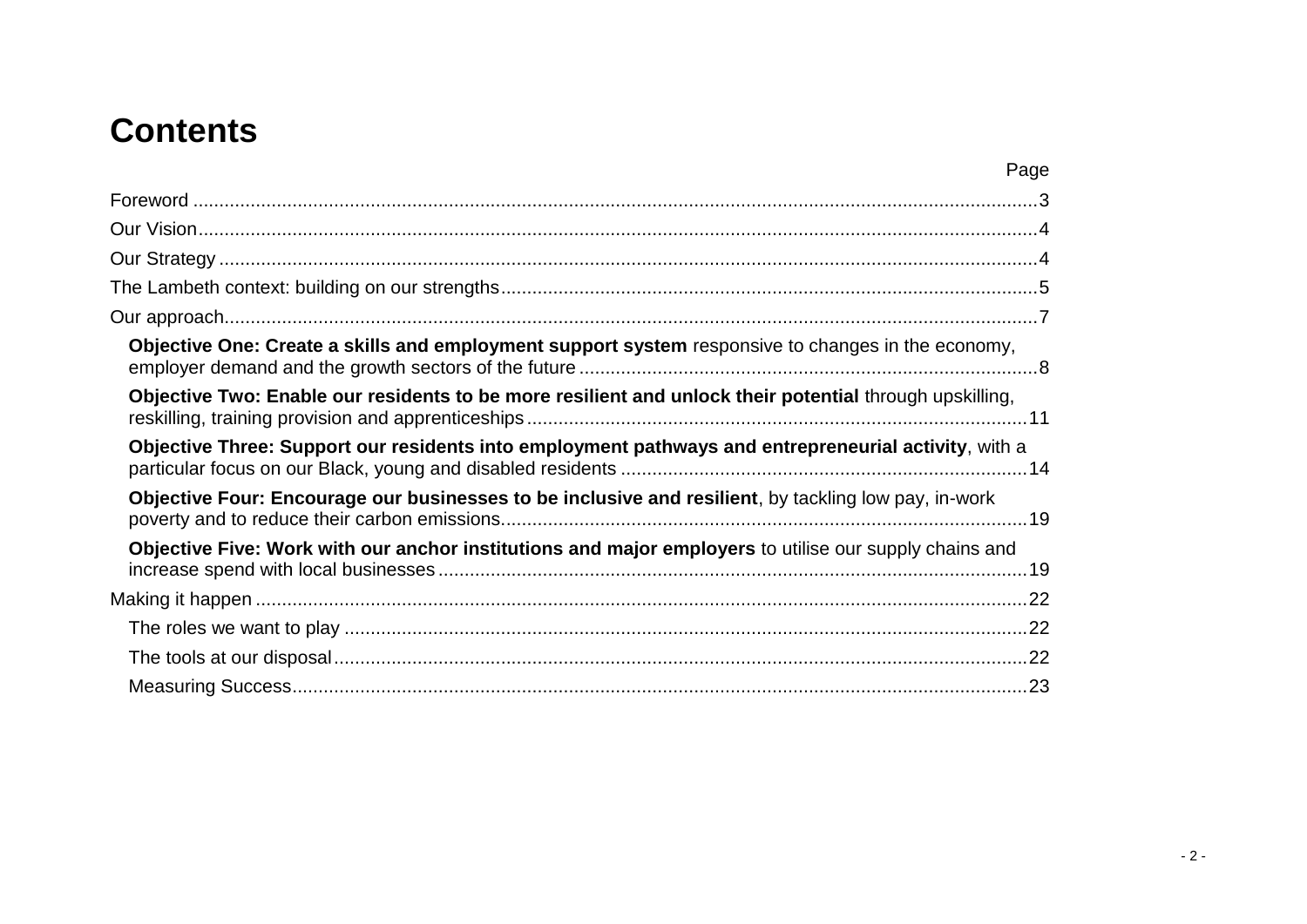## <span id="page-2-0"></span>**Foreword**

Lambeth is always changing - both in terms of our population and the local economy. This has been brought into sharp relief by the impact of the COVID-19 pandemic on lives and the economy. For decades, Lambeth has been a byword for opportunity – a place where people from all around the world, have travelled to with the intent of pursuing their dreams.

We had witnessed steady economic growth over the last decade, with rising employment, business investment into the borough and fast improving skill levels. As a key part of the central London economy, we have contributed to and benefited from the continuing success of the Capital as a world city. Whilst there are always unknowns about the future we are now in a period of rapid change and very little certainty about the future. This strategy is being published during the COVID-19 pandemic, so our local priorities are responding to a combination of the short term economic shock and some of our longer term challenges. More than ever, we will need to be resilient, creative, dynamic and able to adapt to tackle challenges and make the most of opportunities.

With this backdrop, it's even more important than ever that our support around skills, employment and training is of the highest quality and accessible. We already knew that large sections of our communities had been excluded from the opportunities created by economic growth and that wider labour market changes have seen many have to rely on low quality or insecure work, juggling multiple jobs to meet the high costs of housing and raising a family in the borough. Many of those communities have been disproportionately impacted by COVID-19. Too many children in our borough are still leaving school lacking basic skills and qualifications, hampering their chances of getting a decent job or building a successful career in the future. For others the situation can be much worse, with opportunities to acquire new skills later in life even harder to come by. This leaves many of our residents stuck in low-paid jobs with little chance of improving their prospects or those of their family.

In Lambeth our Equality Commission highlighted the severe consequences of exclusion among our Black Caribbean, Portuguese and Somali communities and the additional difficulties faced by residents with disabilities, long term health issues, care leavers and homeless people to obtaining and staying in work.

We can make a significant difference by working collectively. Through this Strategy we will improve access to opportunities and tackle the structural barriers that prevent our residents from thriving in their skills development and employment progression.

All this means we must aim, as a matter of urgency, to increase the supply and quality of skills training to our residents of all ages and backgrounds, working with our schools, colleges, higher education institutions, neighbouring boroughs and other providers. We will do this as a community of public agencies, employers, local groups and residents, through shared goals, joint planning and service delivery. Lambeth has the assets to transform the life prospects of many of our residents excluded from work and learning, but only where we collaborate as a strong partnership, focused on realising the benefits of inclusive growth.

We have much to do. This strategy sharpens the focus for us to realise our shared vision.

Cllr Jacqui Dyer

Cabinet Member for Jobs, Skills and Community Safety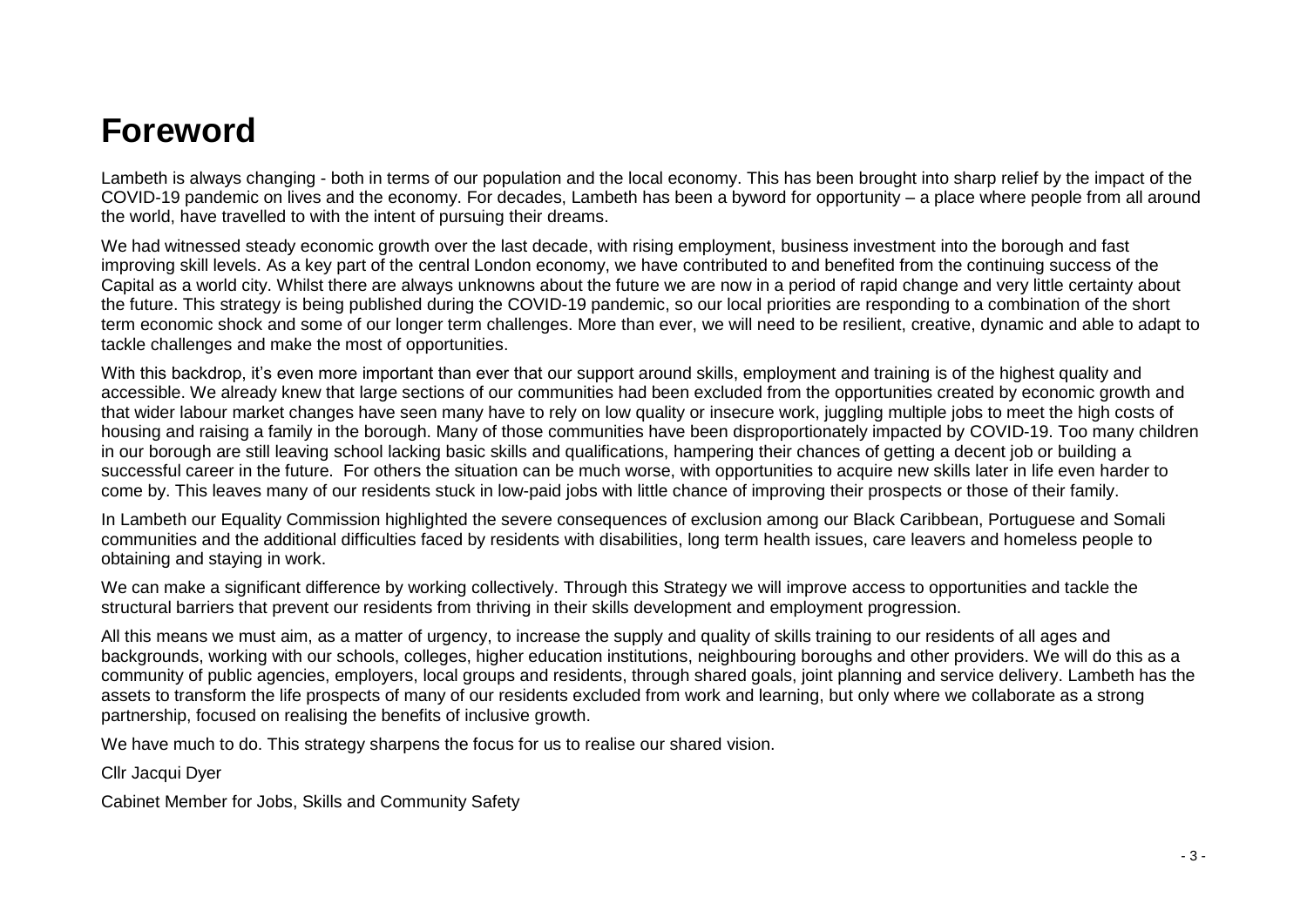# <span id="page-3-0"></span>**Our Vision**

Lambeth is a place where industry, educational and cultural institutions, the voluntary and public sectors come together to deliver a world class skills system and agile employment support that provide opportunities for good quality work – responding to systemic inequities, the aspirations of our residents and the needs of the economy.

# <span id="page-3-1"></span>**Our Strategy**

We know that Lambeth is a place of huge ambition, energy and opportunity. We have long been home to radicals and reformers, social entrepreneurs and innovators, those who work together to help change the lives of others and their own. We have a history of openness and diversity which is reflected in the range of languages spoken in our schools and communities.

We also know that we are living and working in a volatile and uncertain world, with increasing and changing need for support, an unstable economy due to COVID-19 and the looming threats of the UK's exit from the European Union and climate change. We cannot solely rely on national government for solutions so local areas will need to work even stronger in partnership to harness the creativity and drive that enables places and communities to meet these shared challenges and continued improvement of our public services. With its capacity for growth and change, its diverse and dynamic population, and its world-class partnership potential, Lambeth is well-placed to make this a reality.

Skills and employment, access to good jobs, fair pay and resilience are key to achieving the ambitions we have set in the Borough Plan and our Economic Resilience Strategy. We have analysed labour market data and trends and tested this alongside local insight and intelligence about the impact of COVID-19 on the economy and jobs. We have also listened to feedback from our key stakeholders and residents, which has led us to identify three key challenges. We need to:

- Overcome the long-term skills and employment inequalities faced by many of our residents
- Tackle the current and lasting impact of COVID-19 on livelihoods
- Ensure our skills system is responsive to the rapidly changing needs of the economy and residents now and in the future

This can only be done through working in partnership with our strong foundation of talented communities, committed employers and the existing capacity within our skills and employment system to deliver quality learning, support and jobs to residents.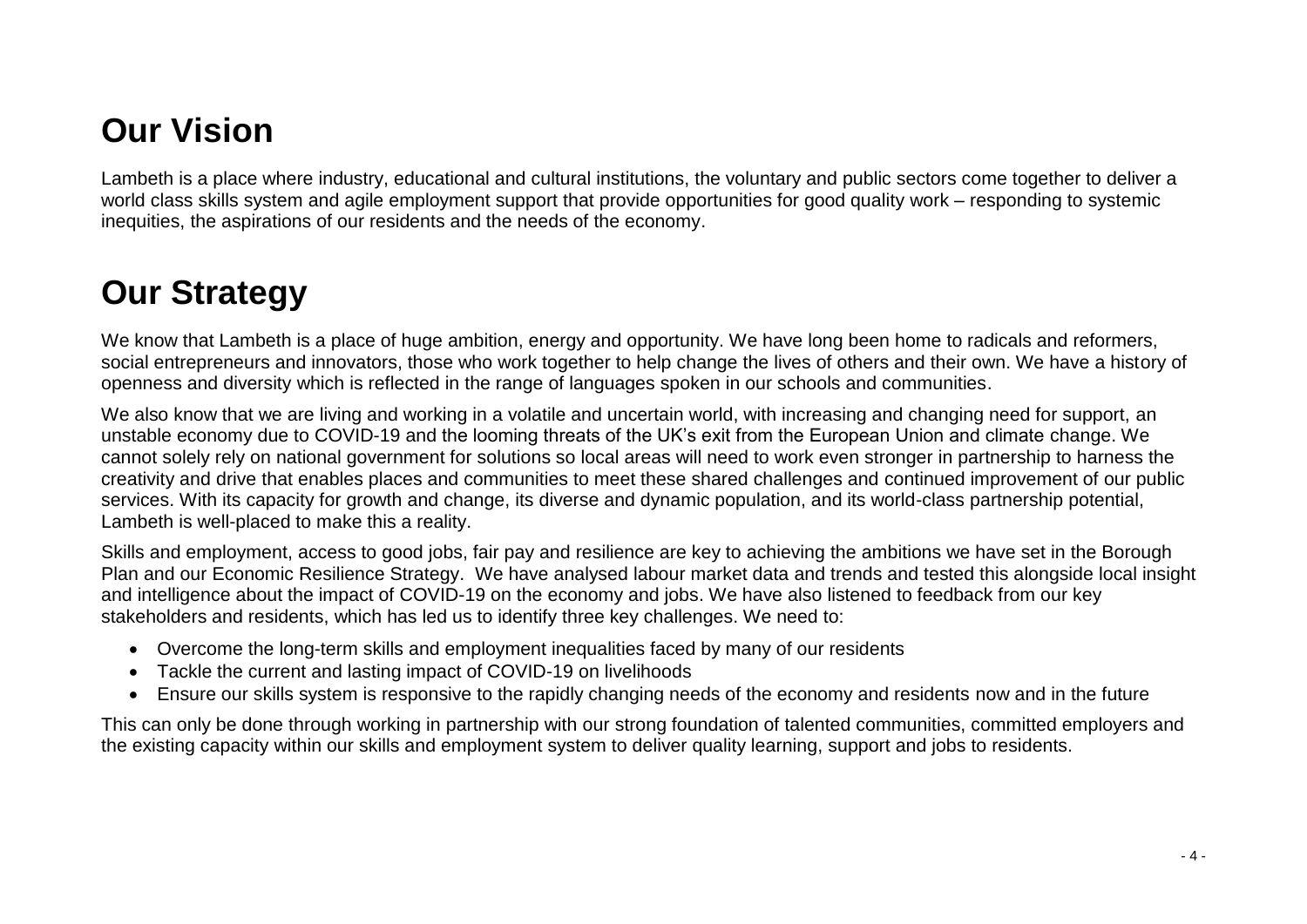# <span id="page-4-0"></span>**The Lambeth context: building on our strengths**

We want our economy to grow in a way which works better for all our residents, and in which no one finds themselves excluded from opportunity.

We have many opportunities from our diverse business and employment base that benefits from being situated at the heart of one of the world's greatest cities. Our employers rely on access to a talented and skilled workforce and they share our ambition to provide opportunity for those most in need. Lambeth is home to fantastic schools, further and higher education provision and a thriving, committed voluntary, cultural and community sector that all play an essential role in the growth of the borough.

The future of Lambeth's economy will be determined by the people who live, study and work here – whether they are established business owners, aspiring entrepreneurs, students or one of our 326,000 residents. The more our residents have the opportunity to make the most of their talents, the more resilient we can make our everyday economy – sectors such as health & social care and hospitality & retail form the backbone of our local economy. It also means the faster our growth sectors, like the creative and tech sector; life sciences; and low carbon and environmental goods & services can grow and prosper.

This improvement will not happen on its own. We want to establish a more integrated and inspiring skills and employment system to enable more seamless transitions as people move through different stages of learning and work towards the excellent opportunities in our local and the wider London economy. We will do this in a way that recognises and addresses the biases and barriers to inclusivity faced by our communities that are often excluded from opportunity.

The use and scope of digital tools and platforms has accelerated in new and innovative ways through the COVID-19 pandemic, enabling partnerships, connections and community engagement. This learning and experience can be continued in the future, whilst maintaining a focus on those who face digital exclusion and providing the support they need.

### **Challenging economic times and a changing London economy**

At the time of publication of this strategy, the UK and London are entering an unprecedented period of economic uncertainty. The COVID-19 pandemic has had a significant economic impact. Unemployment has risen sharply and may rise further once support such as the Coronavirus Job Retention Scheme comes to an end. The number of Lambeth residents furloughed has more than halved since the peak of 56,300 in July 2020 but those still furloughed face a risk to their continued employment. The number of residents claiming unemployment benefits has risen significantly since the start of the pandemic - those who had to rely on Universal Credit rose by almost 19,000 between March and August 2020.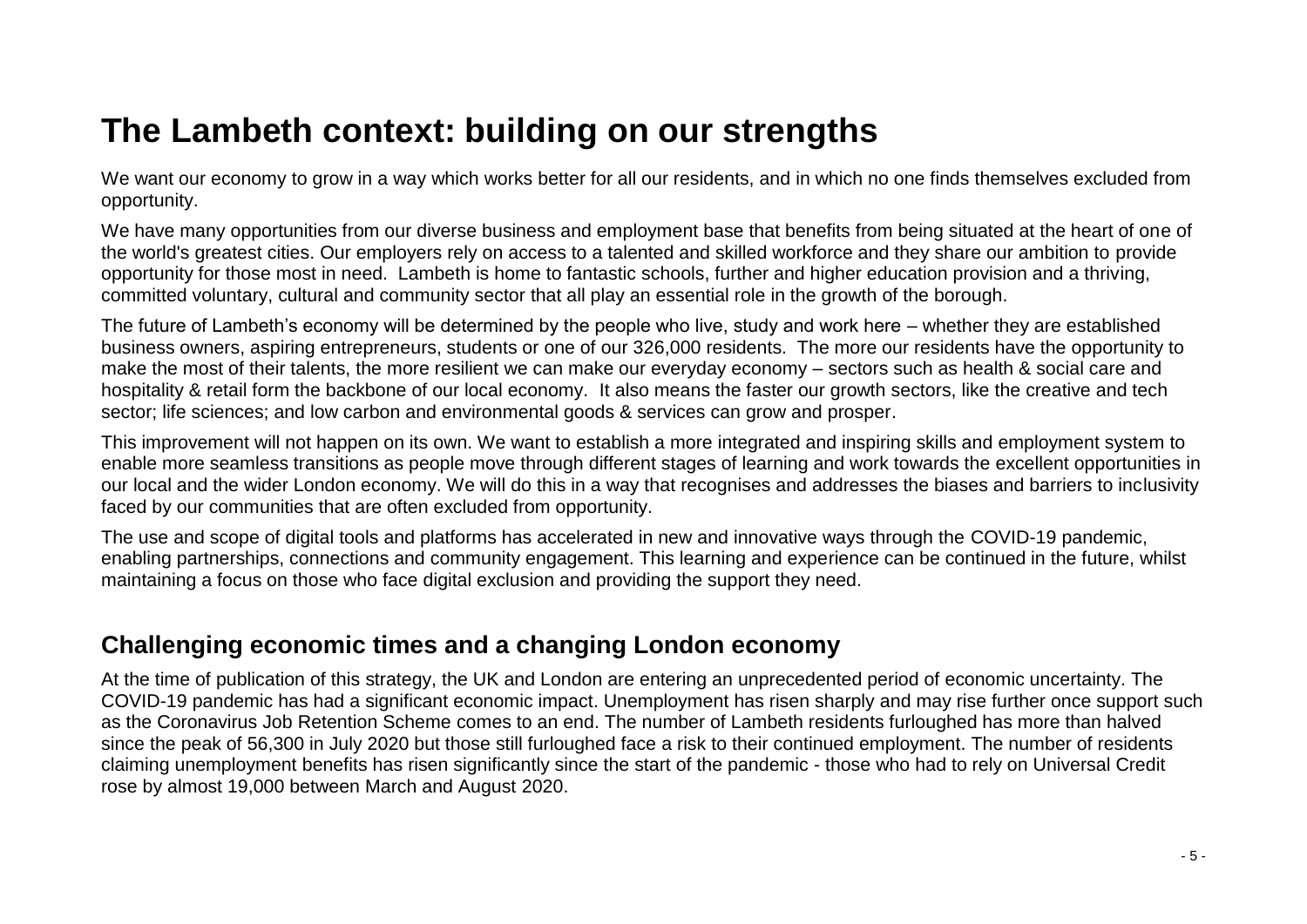We need to assess and respond to a range of more structural changes that stem from a combination of COVID-19 and Brexit. Developing economic scenarios and planning for sustainable and inclusive growth is difficult given the uncertainty about the future health situation. Available projections suggest that it may take at least two to three years for the London economy to recover from the current economic shock and we know that we will need to continue to support for our residents and businesses over that period. However, the negative economic impact of Brexit may be less stark immediately but could damage the economy over a 10-15 year period.

Some sectors could shrink as a result of these changes due to demand shocks that could mean the economy simply no longer retains the same level of need for human labour. If tourist numbers remain lower this will have a lasting impact on the hospitality sector. And the picture is still emerging around whether office workers will make a long-term switch to a mix of home and office based working which could affect retail and support services, especially in the Central Activities Zone (CAZ). Lambeth is better placed compared to some other areas due to the excellent transport links and high-quality, flexible office space found in the borough.

Whilst the economic threats are not yet fully clear, Lambeth is well positioned to weather the storm and recover well. New businesses grew by 40% between 2012 and 2019 to a total of around 16,000 with economic output of £12 billion per year and 156,000 jobs in the borough. Economic growth in Lambeth over the last ten years has been the fifth highest in London.

The last ten years has also seen an important shift in the occupations of Lambeth residents. The shift has been away from lower skilled occupations such as administration, sales and customer service towards managerial, professional and skilled occupations. This means that many residents will be less exposed to the threats to lower skilled roles and the economic challenges emanating from COVID-19 and Brexit that will sit alongside higher skills requirements in the London workforce in the form of higher qualification levels. digital skills and versatility.

However, there are significant groups of our residents who face longer term economic inequities. Our Black residents have a lower employment rate than other ethnic groups and there are similar disparities between these groups in terms of highest level of qualifications achieved. Young people (aged 16-24) in Lambeth have a higher unemployment rate than compared to the London average and whilst the trend had been falling up to January 2020 this group is at significant risk from the economic challenges triggered by COVID-19.

Our large network of quality education and skills providers will need to be able to support our residents to upskill, reskill and secure quality jobs in sectors that we expect to recover and grow both in Lambeth and central London. In Lambeth these sectors are expected to be health and social care (+10,700 jobs by 2027) and professional services (+5,400 jobs by 2027) with some potential for hospitality and leisure (+7,700 jobs by 2027) depending on wider economic factors plus the growing creative and digital sectors.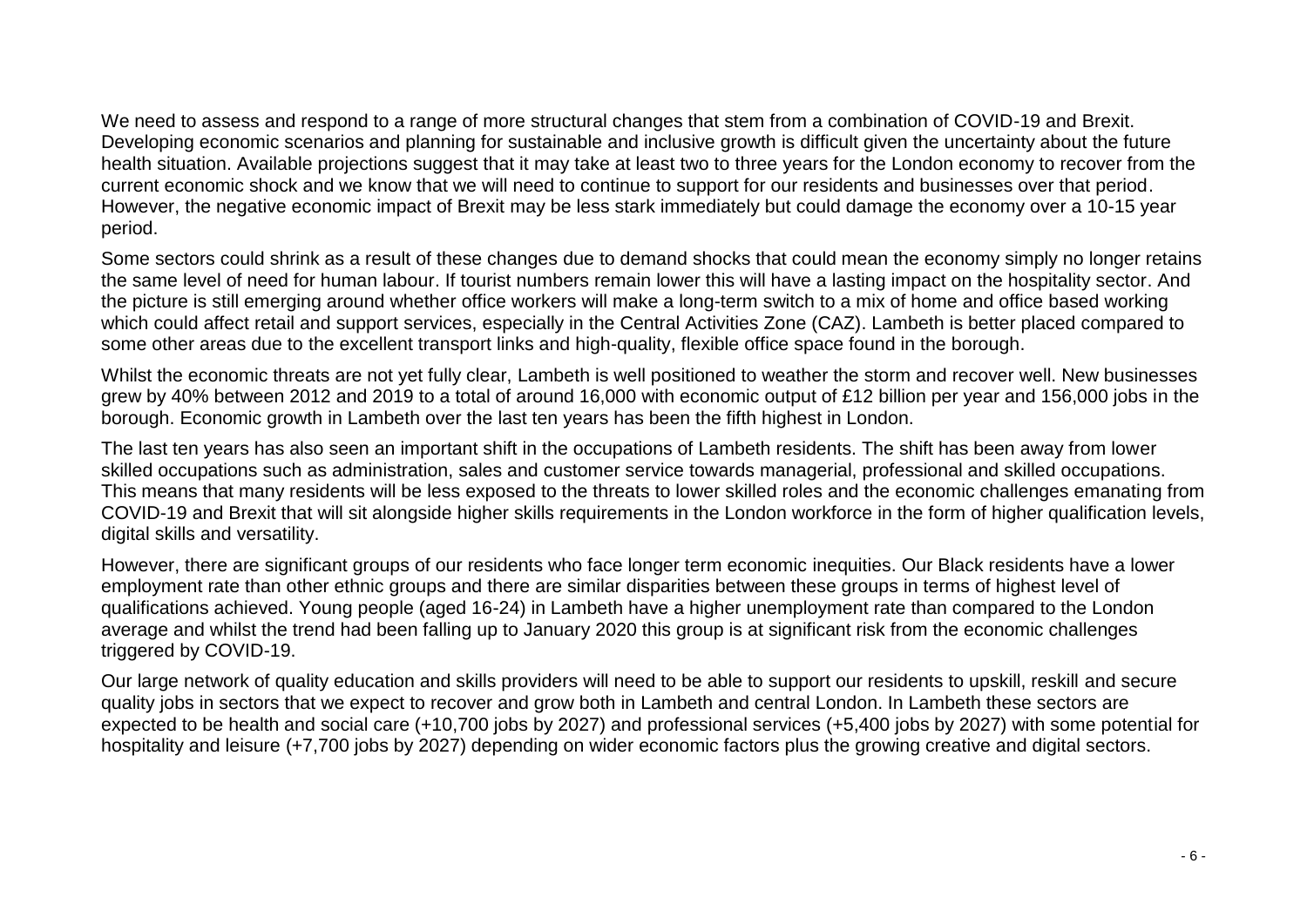# <span id="page-6-0"></span>**Our approach**

This document sits behind the Economic Resilience Strategy.

We know that we will need to create a responsive and agile skills and employment ecosystem to equip our residents to thrive in the ever-changing London economy at the same time as addressing the systemic barriers that many of them face.

A partnership approach is essential to delivering sustainable employment and skills interventions. The Lambeth Skills and Employment Board (LSEB) consists of key local education providers, public sector organisations, private sector businesses and representatives of community level delivery organisations. This Board will own this strategy and contribute to its delivery.

Through the LSEB we will need to deepen our collaboration with partners but also focus on systems change to address barriers whilst always capturing learning so we can adapt and improve as we progress.

Given the current economic uncertainty, this strategy is designed to be adaptable so that we can learn from our delivery and respond quickly to any changes in the wider economy. We will also ensure we have the representatives we need on the LSEB to reflect the strategic input we need to deliver this strategy.

We have developed a set of indicators to measure our positive impact but we will also capture our learning about the changes we will need to make to deliver that positive impact.

Our evidence base will be available on our website, and we will continue to add to this as our understanding develops. Frequent reviews of our data and delivery activity will help us to highlight and respond where we don't see the change we're looking for.

Our strategic goals for skills and employment are supported by specific objectives, headline actions over the short, medium and long term then detailed activities. Our objectives are clear:

- 1. **Create a skills and employment support system** responsive to changes in the economy, employer demand and the growth sectors of the future
- 2. **Enable our residents to be more resilient and unlock their potential** through upskilling, reskilling, training provision and apprenticeships
- 3. **Support our residents into employment pathways and entrepreneurial activity**, with a particular focus on our Black, young and disabled residents
- 4. **Encourage our businesses to be inclusive and resilient**, by tackling low pay, in-work poverty and to reduce their carbon emissions.
- 5. **Work with our anchor institutions and major employers** to utilise our supply chains and increase spend with local businesses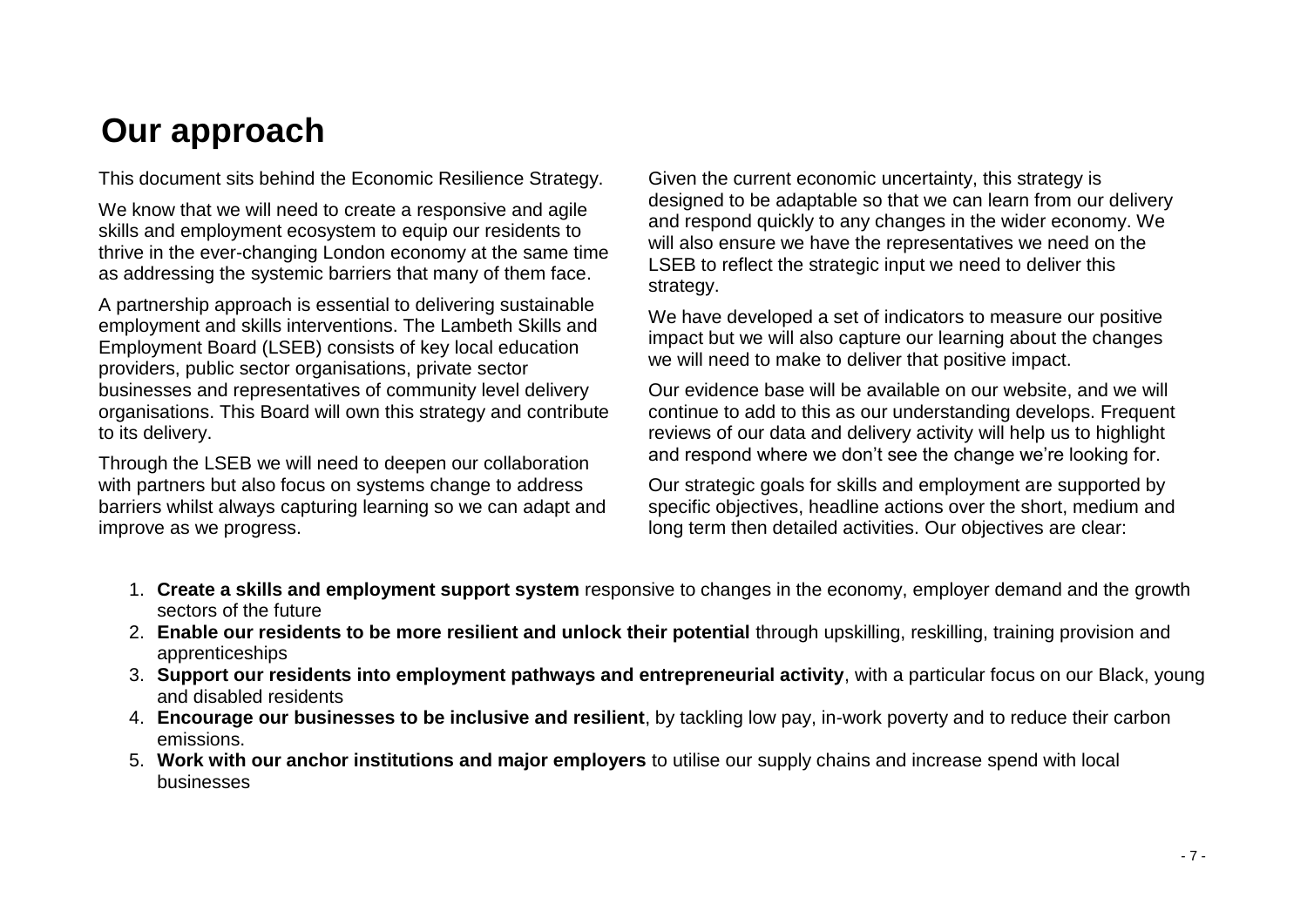### <span id="page-7-0"></span>**Objective One: Create a skills and employment support system responsive to changes in the economy, employer demand and the growth sectors of the future**

#### **Context**

Lambeth has a large and responsive institutional and provider network, delivering education and a wide range of vocational training and employment support services. Alongside the borough's vastly improved school performance, Lambeth has a major higher education presence in Kings College London, London South Bank University and the Academy of Contemporary Music all calling Lambeth home. Many other prestigious academic institutions are located in neighbouring boroughs. As well as attracting talent from around the world, all of these institutions are committed to widening participation and community engagement.

Lambeth has two major further education institutions: Lambeth College and Morley College. Together, each year they serve around 10,000 learners, of all ages, undertaking courses from basic skills through to degree level qualifications.

The borough's vital network of community employment and training providers has deep roots across Lambeth's neighbourhoods. Over 150 organisations in the borough play a role in supporting employment and skills. Our community-based providers are key to engaging and supporting residents from all backgrounds and all ages. Our network of Lambeth Adult Learning adult community learning providers and partners work together to upskill and reskill adults aged over 19, including supporting our residents into work and to progress at work.

We already have more skills and employment provision emerging in response to the economy shifting towards more digital industries and the increased use of digital in traditional sectors. Increasingly, our provision is focussed on our younger residents looking to gain work experience and entry level roles. The borough's cultural organisations, largely funded by Arts Council England, also provide significant education and training. Much is undertaken in partnership with ELEVATE, Lambeth's mission to open up the creative and cultural sector to all young people in the borough, and our local Cultural Education partnership.

Economic change has become more rapid, particularly as sectors adopt new technologies and we see increasing levels of automation. The economic impact of the COVID-19 pandemic has shown us that the skills and employment support system needs to be able to respond in an integrated and rapid way to both short term shocks or long term structural changes such as automation, sector growth and employment demand. Fragmentation of funding and planning arrangements limit our ability to focus on and expand good practice or to invest in new areas of learning that reflect changes in the labour market.

An aligned education, training, pre-employment support and co-ordinated recruitment activity is essential to multiply the opportunities for our residents to get the best from economic opportunities in Lambeth and more widely in London. In the context of the triple economic threats from COVID-19, a slow drift towards automation and the UK's exit from the EU our ability to respond and adapt will be critical.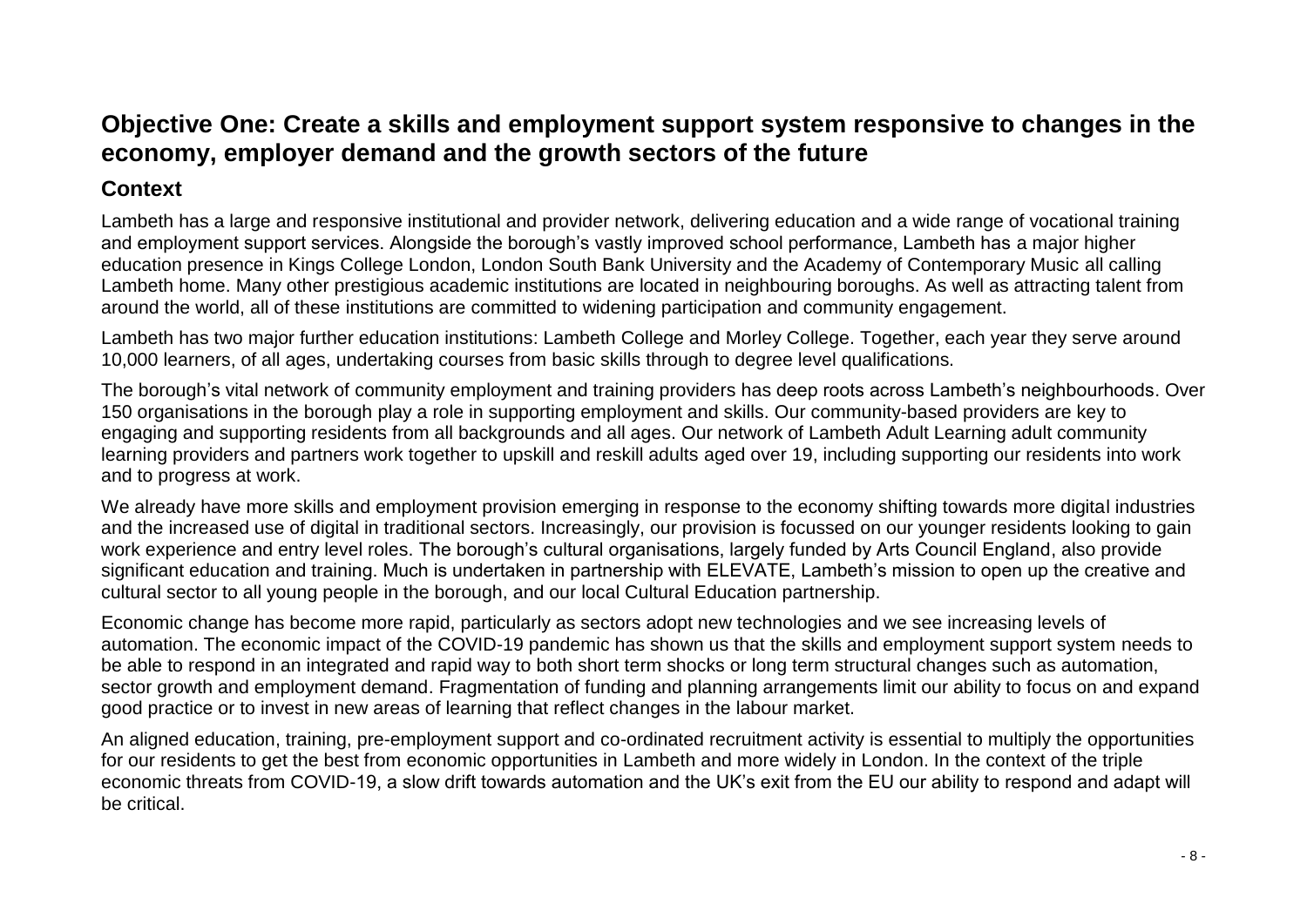## **Objective One: what we will do**

|                                                                                                                                                                                      | <b>Headline actions</b>                                                                                                                                                                              |                                                                                                                                                                                                                                                                                                                                                                                                                                                                  |                                                                                                                                                                                                                |
|--------------------------------------------------------------------------------------------------------------------------------------------------------------------------------------|------------------------------------------------------------------------------------------------------------------------------------------------------------------------------------------------------|------------------------------------------------------------------------------------------------------------------------------------------------------------------------------------------------------------------------------------------------------------------------------------------------------------------------------------------------------------------------------------------------------------------------------------------------------------------|----------------------------------------------------------------------------------------------------------------------------------------------------------------------------------------------------------------|
| <b>Priorities</b>                                                                                                                                                                    | Short term (by June 2021)                                                                                                                                                                            | Medium term (by June 2022)                                                                                                                                                                                                                                                                                                                                                                                                                                       | Long term (by March 2024)                                                                                                                                                                                      |
| Embed a partnership approach<br>to the understanding and<br>delivery of skills and<br>employment provision in<br>Lambeth                                                             | Establish a Skills and<br>Employment Board with a<br>focus on improving the<br>strategic coordination of local<br>employment and skills<br>activities                                                | Create a Knowledge Hub for the LSEB to<br>gather and share insights from providers,<br>employers, residents and wider sources,<br>including specific evidence on:<br>a. what works in terms of supporting our<br>most marginalised communities such<br>as Black residents<br>b. the detailed skills requirements, jobs<br>and career pathways in key growth<br>sectors including the green economy,<br>creative & digital industries and health<br>& social care | Coordinate learning pathways<br>for vocational routes, including<br>apprenticeships, to higher level<br>qualifications and careers<br>focusing on key growth sectors<br>in the Lambeth and London<br>economies |
| Drive continual improvement in<br>quality and standards across<br>skills and employment<br>activities across the borough                                                             | Co-produce a local quality<br>standard for employment<br>support and clear service<br>commitments on standards<br>that are appropriate to our<br>residents and employers                             | Identify local providers whose Ofsted<br>rating requires improvement and provide<br>targeted advice to help improve their<br>rating<br>Build a network of employment and<br>training providers to share practice and<br>perspectives and better integrate<br>learning pathways                                                                                                                                                                                   | All Lambeth providers meet the<br>service commitments and<br>standards with providers<br>working collectively to provide<br>mutual support and challenge                                                       |
| Improve the breadth and scale<br>of relevant learning, skills and<br>training providers, their<br>provision and employment,<br>including building the capacity<br>of local providers | Establish capacity building<br>and organisational support to<br>develop the quality and<br>resilience of our local<br>providers through, for<br>example, peer-to-peer<br>support and action learning | Lobby for the devolution of national skills<br>and employment funding (including<br>apprenticeship levy), to the regional and<br>local level<br>Support new and existing consortia of<br>local providers such as Building Young<br>Brixton to enable increased provision in<br>neighbourhoods and more seamless<br>services for residents                                                                                                                        | Lobby for outcomes-based<br>commissioning in the Adult<br>Education Budget to help<br>broaden learning outcomes to<br>cover health, wellbeing and<br>employment                                                |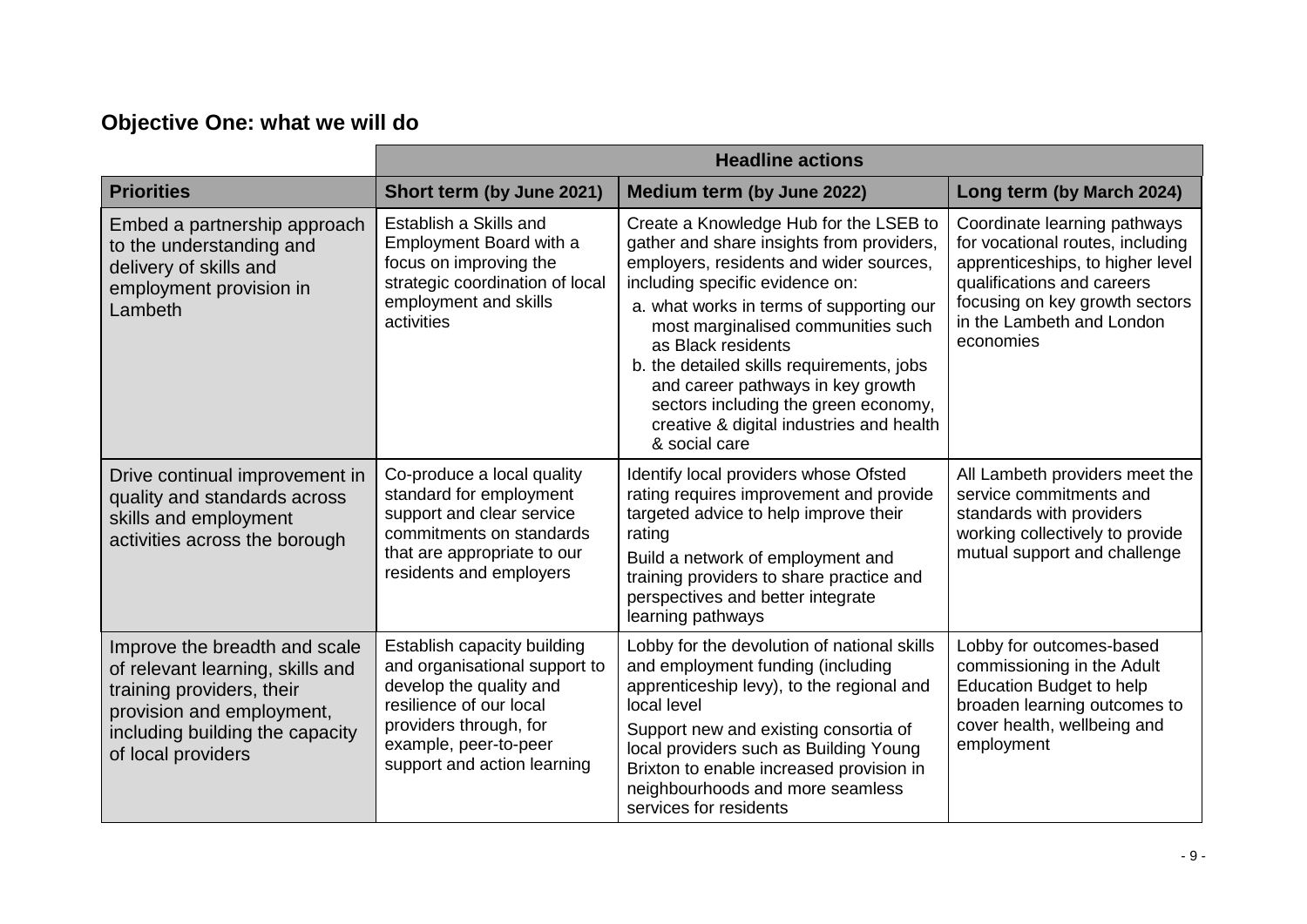|                                                                                                                                                       | <b>Headline actions</b>                                                                                                                                       |                                                                                                                                                                                                                                                                                                                                                       |                                                                                                                                                                                                                                                                                                                                                                            |
|-------------------------------------------------------------------------------------------------------------------------------------------------------|---------------------------------------------------------------------------------------------------------------------------------------------------------------|-------------------------------------------------------------------------------------------------------------------------------------------------------------------------------------------------------------------------------------------------------------------------------------------------------------------------------------------------------|----------------------------------------------------------------------------------------------------------------------------------------------------------------------------------------------------------------------------------------------------------------------------------------------------------------------------------------------------------------------------|
| <b>Priorities</b>                                                                                                                                     | Short term (by June 2021)                                                                                                                                     | Medium term (by June 2022)                                                                                                                                                                                                                                                                                                                            | Long term (by March 2024)                                                                                                                                                                                                                                                                                                                                                  |
| Ensure that the local skills offer<br>is flexible, able to support more<br>disadvantaged residents and<br>linked to the needs of the local<br>economy | Deliver sector-based work<br>academies, providing short<br>and intensive training for<br>unemployed residents<br>directly linked to upcoming<br>job vacancies | Use the LSEB insight on skills needs to<br>identify the skills and qualifications<br>required in our key sectors, especially<br>those with skills shortages, and<br>collectively ensure that local provision<br>can meet these needs - either through<br>existing funding streams or through<br>supporting bids and fundraising by local<br>providers | Agree an outcomes framework<br>for health and social care.<br>developed with sub-regional<br>partners, which sets out a joint<br>approach between training<br>providers, employers and<br>boroughs to drive a systematic<br>change in the provision of local<br>training and recruitment,<br>supporting more local people<br>to secure work and progress in<br>this sector |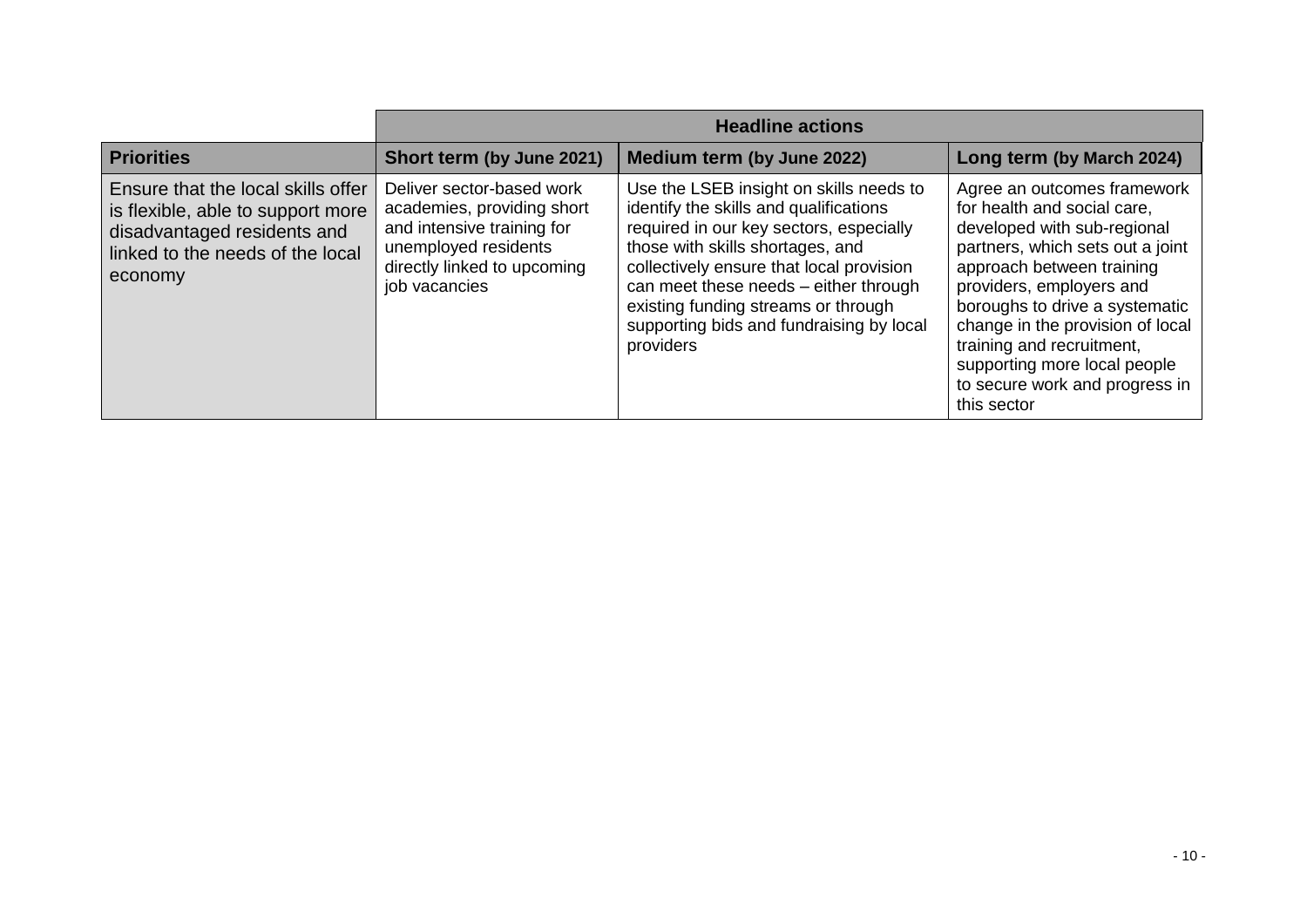### <span id="page-10-0"></span>**Objective Two: Enable our residents to be more resilient and unlock their potential through upskilling, reskilling, training provision and apprenticeships**

#### **Context**

The negative economic impact of COVID-19 has been more severe than the global financial crisis of 2008. Some of our residents are still affected now by that crisis, making our current task more urgent. Additionally, the expectation is that the UK's exit from the European Union will change the dynamics of skills needs and employment demand in the London economy. These economic shocks sit alongside general trends in economic change as important reasons to support our residents to be resilient in the labour market. They need options for alternative pathways in their work and careers. In the short-term we will need to focus our provision on immediate support for the large numbers of our residents that have lost their jobs. That support will need to be a mix of skills, training and employment support that fits their circumstances.

Alongside our immediate challenges, we are seeing the increased adoption of technology in the workplace with the corresponding need for digital skills for almost all jobs. NESTA's report "The Future of Skills. Employment in 2030" states there will also be opportunities and threats from automation and digital advances. These changes will bring different skills requirements for our residents and require more flexible options to obtain new skills such as on-the-job or through online learning. We also have to accept that these advances will reduce the number of entry roles in office-based sectors.

In Lambeth we have a significant number of jobs in our education and health sectors. We do not expect these to be significantly affected by structural changes in the economy and there are a variety of jobs and careers in these organisations. With more alignment of training provision and knowledge of career pathways we believe this is an excellent opportunity for our residents to thrive.

Apprenticeships represent an excellent option for our residents to develop their skills whilst working. Despite the opportunities for structured in-work training and vocational qualifications presented by apprenticeships, the take-up by young people and adults has been low. The number of apprenticeships offered by employers, especially SMEs, has also been low. The impact of COVID-19 has also seen apprenticeship numbers fall further. This is a problem in Lambeth just as it is the rest of the country.

We believe that the opportunities presented by good apprenticeships are not fully understood and they are an important way of making sure our residents have the right skills for future career opportunities. We will work with our partners to better align the right kind of apprenticeships with job opportunities and viable careers pathways. Through this approach we will also seek to expand both the quality and number of apprenticeship opportunities and promote those opportunities in more engaging ways that resonate with our residents. We will ensure that access to these opportunities are promoted deep and wide across the borough.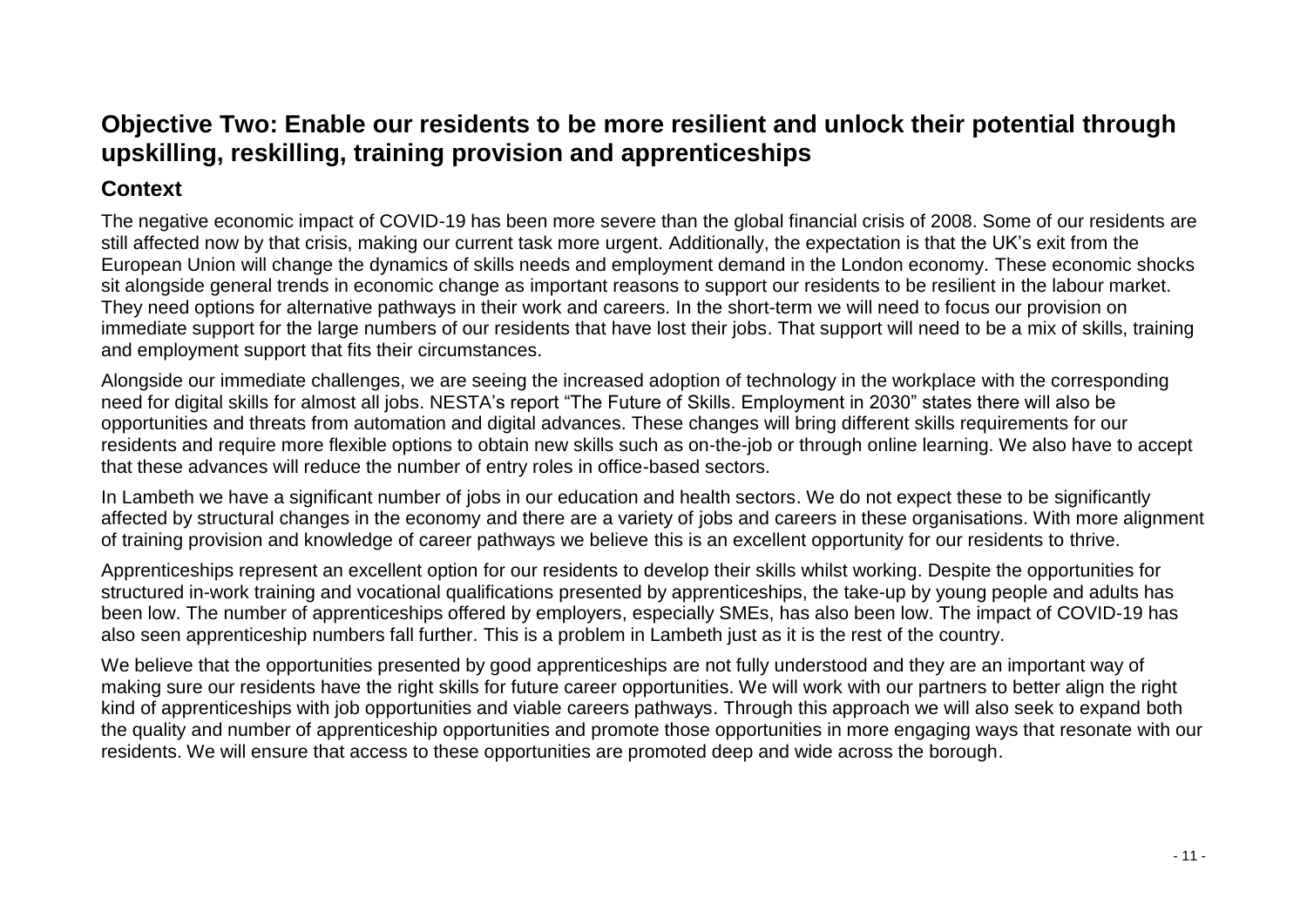## **Objective Two: what we will do**

|                                                                                                                                                                                                                                       | <b>Headline actions</b>                                                                                                                                                                                                                                                                                                                                                                                                                                                                                                     |                                                                                                                                                                                                                                                                                                                                                                                                                                                                                                                                      |                                                                                                                                                                                                                                                                                                    |
|---------------------------------------------------------------------------------------------------------------------------------------------------------------------------------------------------------------------------------------|-----------------------------------------------------------------------------------------------------------------------------------------------------------------------------------------------------------------------------------------------------------------------------------------------------------------------------------------------------------------------------------------------------------------------------------------------------------------------------------------------------------------------------|--------------------------------------------------------------------------------------------------------------------------------------------------------------------------------------------------------------------------------------------------------------------------------------------------------------------------------------------------------------------------------------------------------------------------------------------------------------------------------------------------------------------------------------|----------------------------------------------------------------------------------------------------------------------------------------------------------------------------------------------------------------------------------------------------------------------------------------------------|
| <b>Priorities</b>                                                                                                                                                                                                                     | Short term (by June 2021)                                                                                                                                                                                                                                                                                                                                                                                                                                                                                                   | Medium term (by June 2022)                                                                                                                                                                                                                                                                                                                                                                                                                                                                                                           | Long term (by March 2024)                                                                                                                                                                                                                                                                          |
| Ensure all young people have<br>high aspirations, are well<br>informed and have access to<br>high quality careers support,<br>training and opportunities<br>with employers through the<br>Lambeth Made programme<br>and Youth Promise | Build on the work of the successful<br>Careers Cluster programme to increase<br>engagement between local schools and<br>employers to deliver careers education<br>and employability support to young<br>people and their parents/carers<br>Target intensive support through a<br>"Youth Promise Plus", including work<br>experience and vocational training, for<br>care leavers, young people who are not<br>in education employment or training<br>(NEET) or at risk of NEET and<br>involvement in serious youth violence | Improve the coordination and<br>breadth of delivery of careers advice,<br>work experience and vocational<br>training for young people using<br>approaches they can relate to and<br>which encourage ambition and<br>personal growth<br>Pilot a sector specific intervention<br>through ELEVATE that supports<br>schools, young people and their<br>parents/carers to understand and<br>access pathways in the cultural<br>industries, promoting potential<br>careers and the local providers who<br>can provide training and support | Broaden the employment and<br>training support offer for our<br>young people facing the most<br>barriers, including those with<br>special educational needs,<br>disabilities, care leavers, etc<br>Connect young people with<br>role models and mentors who<br>represent their lived<br>experience |
| Enable adults to reskill or<br>upskill to support access,<br>resilience and progression in<br>the labour market                                                                                                                       | Provide training and support to people<br>who have recently lost their jobs,<br>providing short and intensive courses<br>which will retain their motivation and help<br>them secure employment as the<br>economy recovers<br>Upskill low paid and low skilled<br>employees in the borough through the<br>'Progress at Work' programme                                                                                                                                                                                       | Reskill people from sectors affected<br>by COVID-19 structural changes into<br>sectors that are more resilient and<br>likely to grow in the future such as<br>Creative & Digital; Health & Social<br>Care; and the Green Economy<br>Support residents engaged in non-<br>accredited community-based adult<br>learning to progress into accredited<br>learning or employment                                                                                                                                                          | Develop and deliver an in-work<br>progression advice and<br>training offer, supporting<br>people to move out of low paid<br>roles<br>Ensure the local training offer<br>is accessible for people who<br>may not be able to study<br>during normal office hours e.g.<br>parents, people in work     |
| Improve the choice and<br>relevance of available<br>apprenticeships and increase                                                                                                                                                      | Coordinate the transfer of unused<br>apprenticeship levy from larger<br>organisations to support SMEs increase<br>apprenticeship opportunities                                                                                                                                                                                                                                                                                                                                                                              | Identify relevant apprenticeships in<br>the creative and digital; health and<br>care; hospitality; and construction<br>sectors then promote those                                                                                                                                                                                                                                                                                                                                                                                    | The Council and large local<br>anchor organisations will<br>maintain a minimum number of<br>active apprentices each year                                                                                                                                                                           |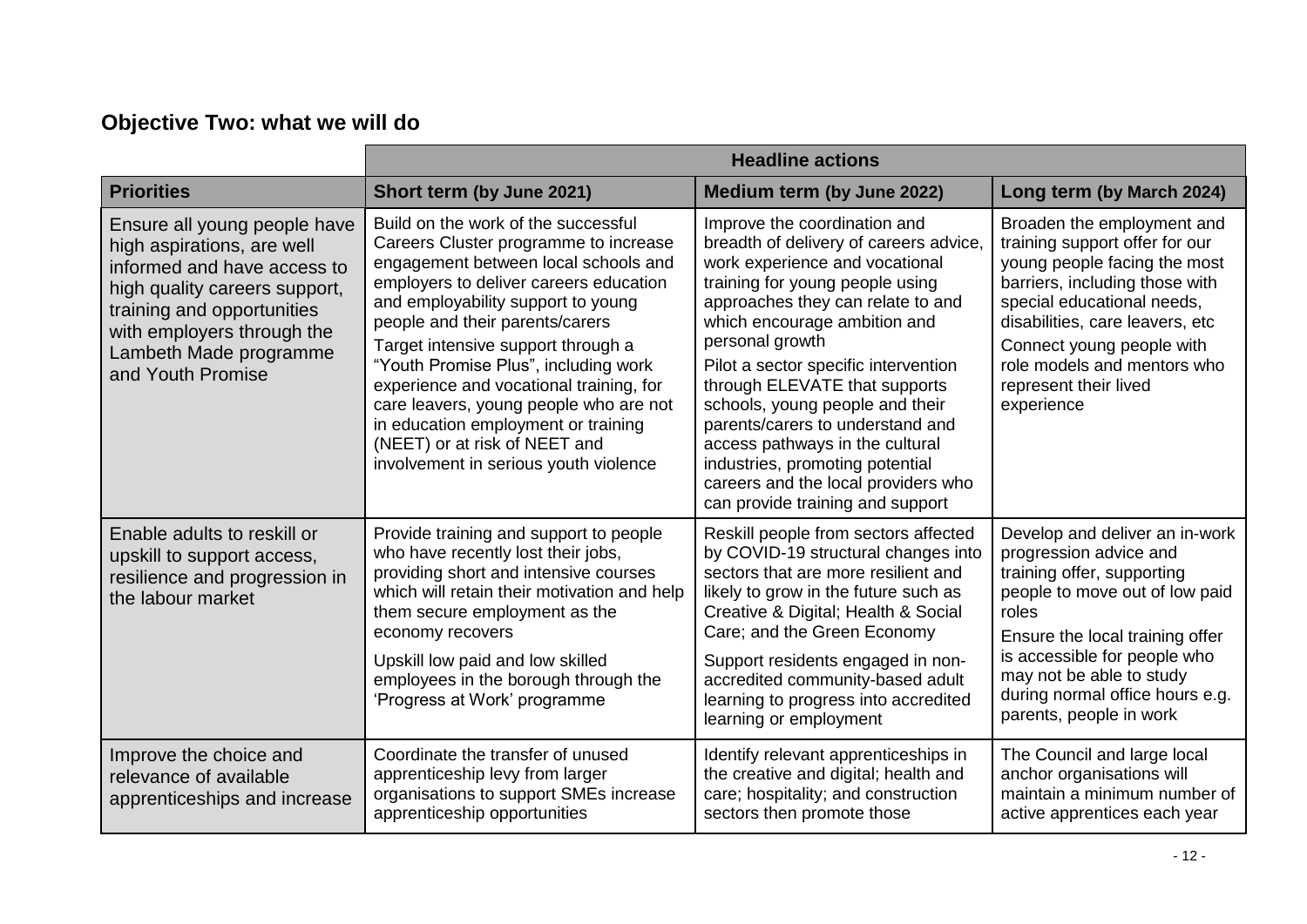|                                                              |                                                                                                                                                                                                                                                                                                                                                                                   | <b>Headline actions</b>                                                                                                                                                                                                                                                                                                                                                                   |                                                                                                                                                    |
|--------------------------------------------------------------|-----------------------------------------------------------------------------------------------------------------------------------------------------------------------------------------------------------------------------------------------------------------------------------------------------------------------------------------------------------------------------------|-------------------------------------------------------------------------------------------------------------------------------------------------------------------------------------------------------------------------------------------------------------------------------------------------------------------------------------------------------------------------------------------|----------------------------------------------------------------------------------------------------------------------------------------------------|
| <b>Priorities</b>                                            | Short term (by June 2021)                                                                                                                                                                                                                                                                                                                                                         | Medium term (by June 2022)                                                                                                                                                                                                                                                                                                                                                                | Long term (by March 2024)                                                                                                                          |
| the number of residents that<br>benefit from apprenticeships | Develop and deliver a pre-apprenticeship<br>programme to improve access to and<br>sustainment of apprenticeships<br>Deliver pre-apprenticeship training and<br>support programmes, ensuring people<br>are prepared and motivated for upcoming<br>apprenticeship opportunities, in both<br>Lambeth and beyond, including<br>engagement with hiring managers and<br>work experience | opportunities specifically targeting<br>both levy payers and SMEs<br>Coordinate promotion of<br>apprenticeships as a positive<br>opportunity to young people, families<br>and teachers<br>Improve the accessibility of local<br>apprenticeships by drawing together<br>all of the local opportunities into a<br>more coordinated offer, for example<br>through a dedicated website or hub | Apprenticeship learning<br>provision and opportunities are<br>aligned with the future skills<br>and trade needs from major<br>employers in Lambeth |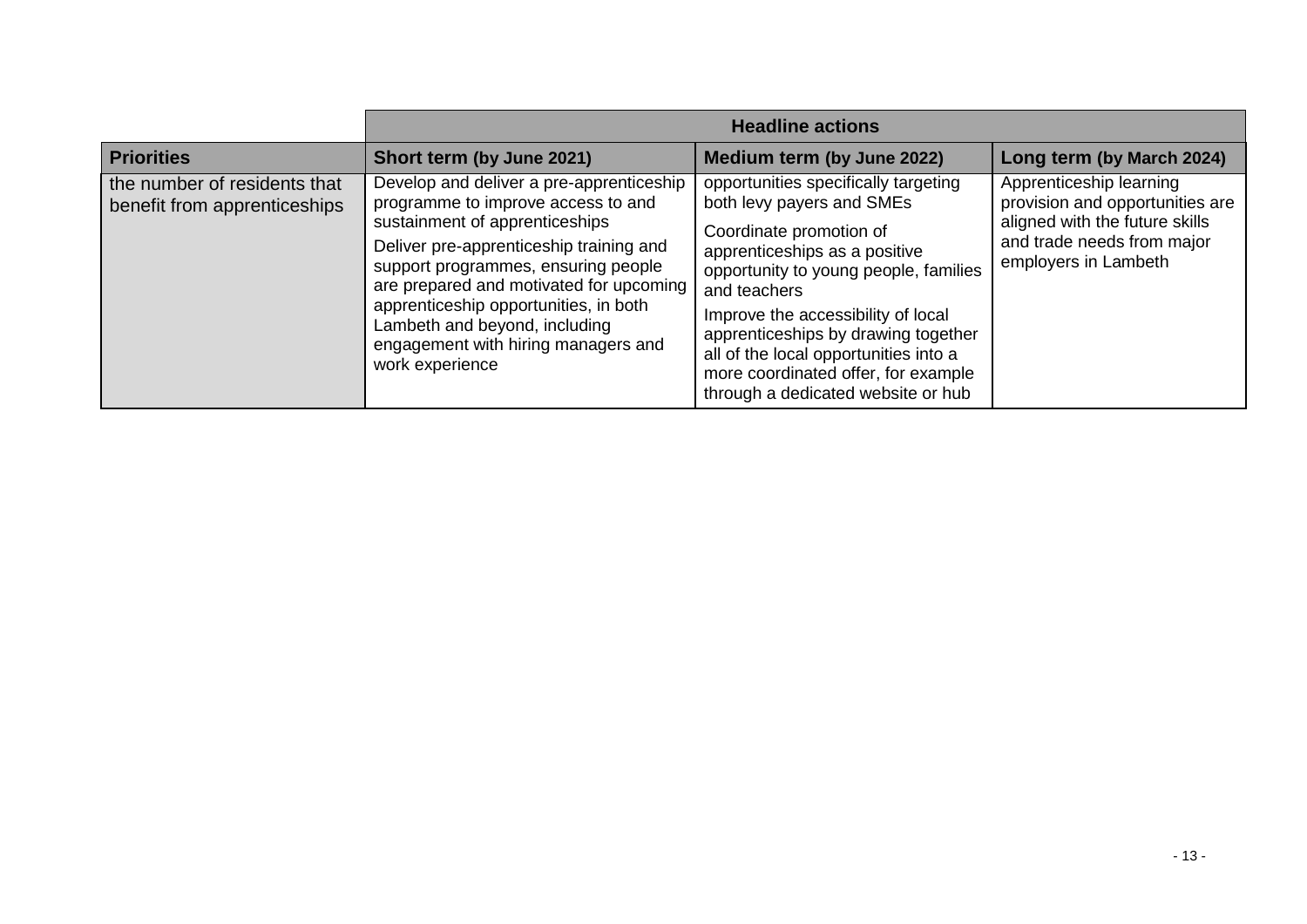## <span id="page-13-0"></span>**Objective Three: Support our residents into employment pathways and entrepreneurial activity, with a particular focus on our Black, young and disabled residents**

#### **Context**

Central to delivering our vision of an inclusive and resilient recovery in Lambeth is addressing the long-term exclusion and disadvantage experienced by a significant proportion of our communities. These very same communities have been disproportionately affected by the economic challenges triggered by the COVID-19 pandemic.

Even before the Black Lives Matter Movement increased the media profile of racial bias in society, the work of our Lambeth Equality Commission had highlighted this issue and the forms of discrimination that shape the life chances of many Lambeth residents. We know that as the economy recovers, the majority of residents of the borough will be able to thrive in the London labour market. Along with our partners we are committed to support the sections of our communities that need additional support but we also want to address the deeper systemic barriers in our organisations and decision-making.

Our focus is on interventions that support those most likely to be disproportionately affected by unemployment, insecure work and low skills. Groups facing these challenges will be prioritised in the design and commissioning of services by the Council and partners:

- Residents from Black and Minority Ethnic backgrounds
- Young people who are care leavers, not in education, employment or training (NEET), or at risk of becoming NEET such as those known to the criminal justice system
- People who are homeless or at risk of homelessness
- People with health conditions and disabilities, including mental health problems, and their carers
- Parents with young children
- People at risk or victims of domestic violence
- People aged 50 and above
- Groups which are a combination of the above (intersectionalities).

We know that the support to these groups works best if it supports individual choices and is delivered in a range of ways, including within their neighbourhood, and is responsive to differing circumstances. This is particularly true for young people where making good choices about future careers and education is a daunting challenge. Often pathways to London's amazing opportunities are outside the experiences of a young person's friends and family. This makes good careers information, community-based mentoring and advice vital to developing knowledge and networks to overcome these social and practical barriers. The support also needs to continue whilst people are in work, enabling them to sustain and succeed in employment.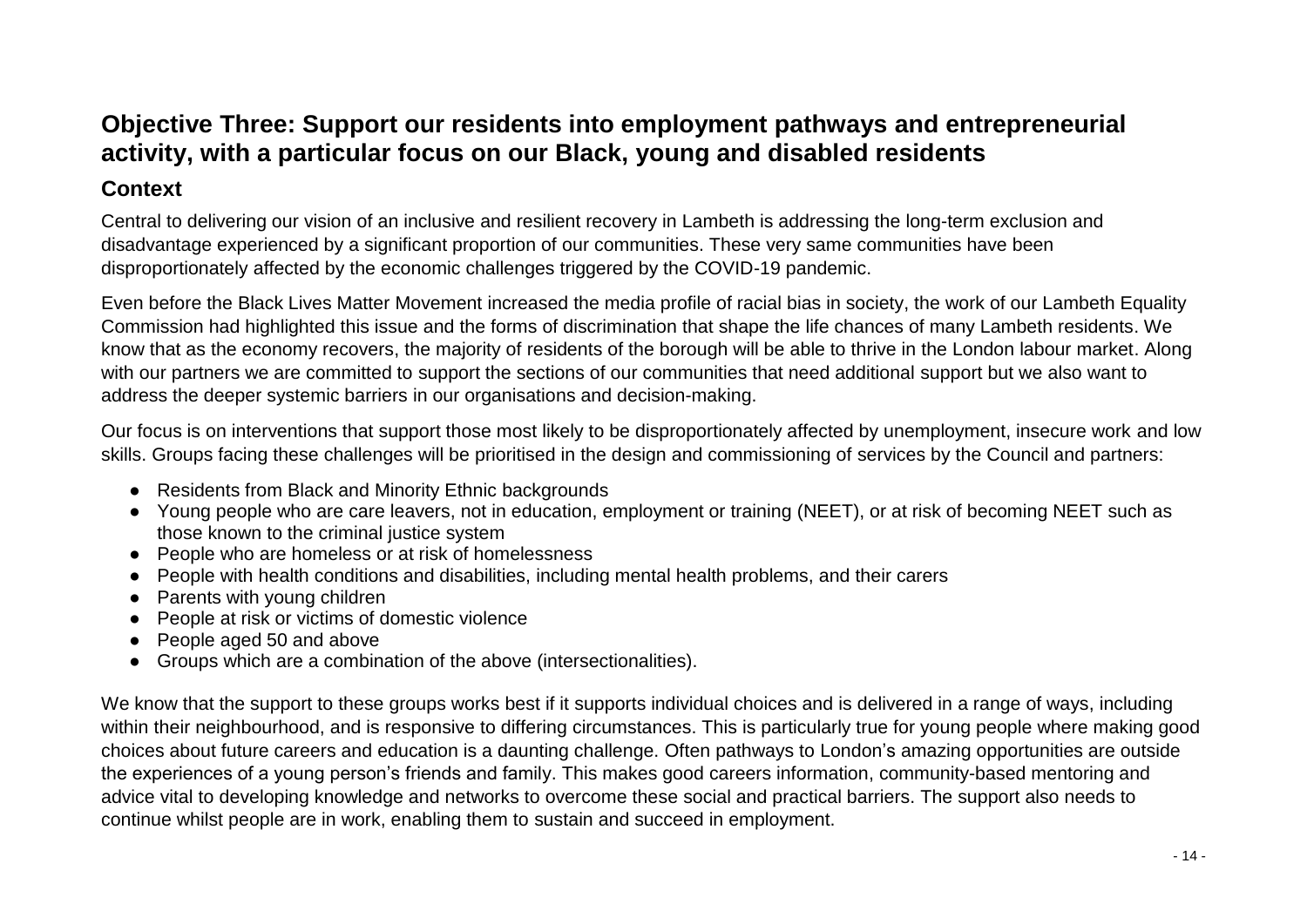We will use our established community-based organisations, housing associations, children's centres, the emerging health and wellbeing hubs and other local organisations to deliver targeted support in those areas within Lambeth where we know our communities most need it. Part of our commitment to partnership working is a goal to build trust and local capacity where it is needed and to better co-ordinate the work of public agencies in communities.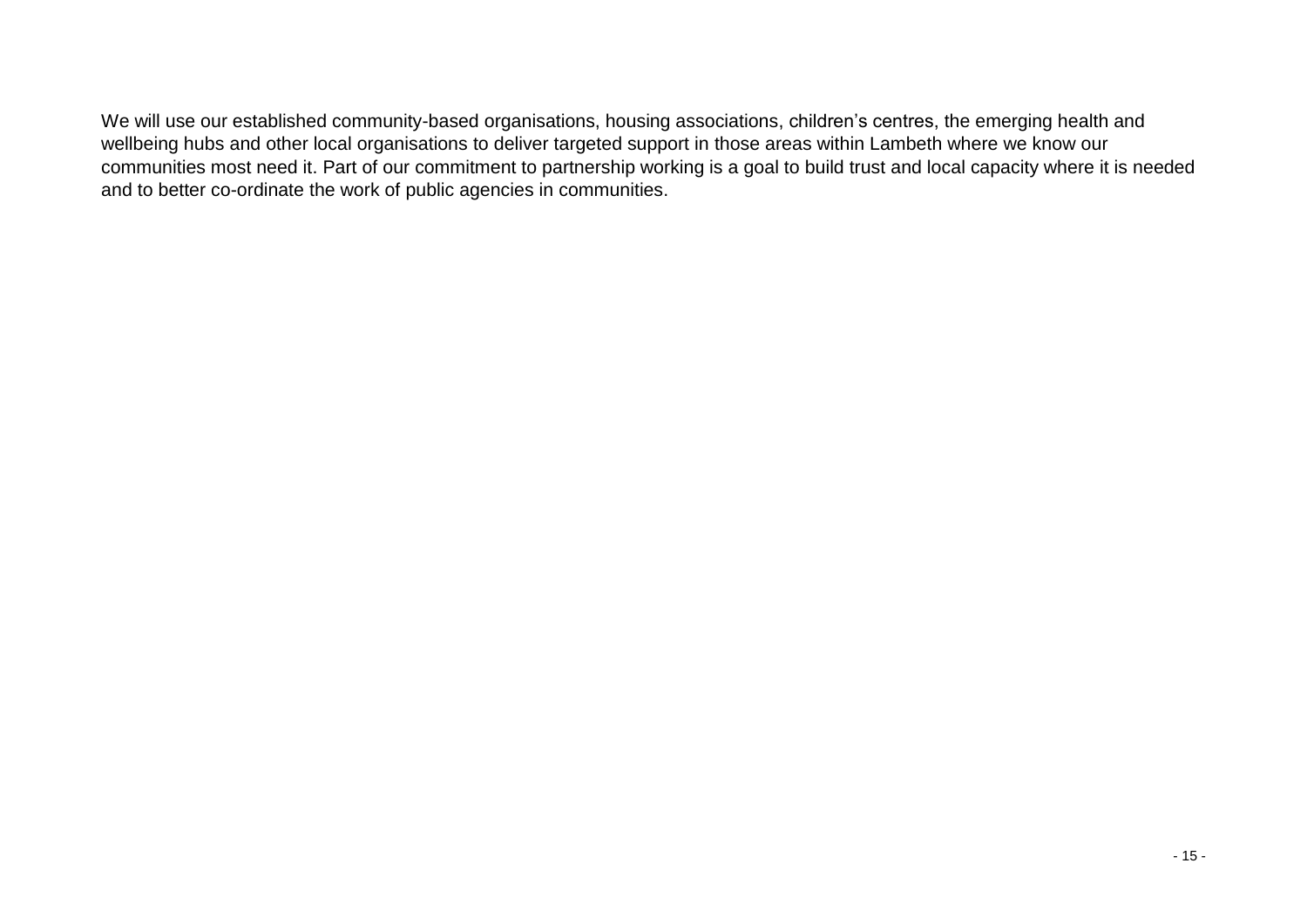## **Objective Three: what we will do**

|                                                                                                                                                                                                                         |                                                                                                                                                                                                                                                                                                                                                                                                                                                                                                                                                                                              |                                                                                                                                                                                                                                                                                                                                                                                                                                                                                                                                                                                                                                      | <b>Headline actions</b>                                                                                                                                                                                                                                                                                                                                                                                                                                                                                                                                                                                  |
|-------------------------------------------------------------------------------------------------------------------------------------------------------------------------------------------------------------------------|----------------------------------------------------------------------------------------------------------------------------------------------------------------------------------------------------------------------------------------------------------------------------------------------------------------------------------------------------------------------------------------------------------------------------------------------------------------------------------------------------------------------------------------------------------------------------------------------|--------------------------------------------------------------------------------------------------------------------------------------------------------------------------------------------------------------------------------------------------------------------------------------------------------------------------------------------------------------------------------------------------------------------------------------------------------------------------------------------------------------------------------------------------------------------------------------------------------------------------------------|----------------------------------------------------------------------------------------------------------------------------------------------------------------------------------------------------------------------------------------------------------------------------------------------------------------------------------------------------------------------------------------------------------------------------------------------------------------------------------------------------------------------------------------------------------------------------------------------------------|
| <b>Priorities</b>                                                                                                                                                                                                       | Short term (by June 2021)                                                                                                                                                                                                                                                                                                                                                                                                                                                                                                                                                                    | Medium term (by June 2022)                                                                                                                                                                                                                                                                                                                                                                                                                                                                                                                                                                                                           | Long term (by March 2024)                                                                                                                                                                                                                                                                                                                                                                                                                                                                                                                                                                                |
| Provide high quality<br>employment support at the<br>local level, with an integrated<br>service across partners that is<br>tailored to the needs of<br>residents and can respond to<br>economic shocks                  | Promote Opportunity Lambeth as<br>a "front door" service to local<br>residents providing access to<br>services from a wide range of local<br>partners which support residents<br>with enhancing their skills and<br>improving their employability (e.g.<br>local and sub-regional<br>employment support programmes;<br>Adult Learning courses, local<br>colleges and universities, National<br>Careers Service)<br>Use a wide variety of<br>communication channels to<br>promote our local employment and<br>training offers, recognising the<br>range of languages spoken in the<br>borough | Provide a consistent and<br>accessible employment support<br>and learning offer which is<br>delivered through outreach and<br>co-location in community venues,<br>including health and wellbeing<br>hubs and Children's Centres,<br>targeting neighbourhoods with the<br>highest levels of unemployment,<br>bringing together services from a<br>range of partners including the<br>council, JCP work coaches and<br>training providers<br>Deliver employment support<br>alongside community-based non-<br>accredited learning or vocational<br>training to residents with no or low<br>qualifications as a route into<br>employment | Using funding from within the<br>partnership, or through bids to<br>external funders such as the GLA,<br>central Government and national<br>agencies, to commission<br>personalised employment support<br>for priority groups with complex or<br>multiple barriers<br>Improve the integration of the local<br>employment and training offer so<br>that residents benefit from a more<br>seamless and holistic experience<br>Maintain ongoing evaluation of<br>local provision which includes<br>engagement with residents and<br>service users to ensure that the<br>local offer is agile and responsive |
| Maintain our long-term<br>commitment through our<br><b>Lambeth Made Youth Promise</b><br>to all those aged 16-24 so they<br>can get the support, training<br>and advice they need to access<br>jobs and apprenticeships | Ensure that young people in<br>Lambeth benefit from the Kickstart<br>scheme through placements from<br>local employers and wraparound<br>support for young people to<br>ensure they can secure and<br>sustain their placement and<br>achieve a positive outcome                                                                                                                                                                                                                                                                                                                              | Set up Youth Hubs across the<br>borough, working with partners<br>who are already established in<br>their neighbourhoods, where<br>young adults can access advice<br>about jobs and careers through 1-<br>1 support, with referrals to<br>specialist guidance and<br>programmes where appropriate                                                                                                                                                                                                                                                                                                                                    | Create and maintain a connected<br>network of local support and<br>advice for young adults, with<br>common branding, no wrong front<br>door to support and a seamless<br>experience for participants as they<br>move between partners in the<br>network                                                                                                                                                                                                                                                                                                                                                  |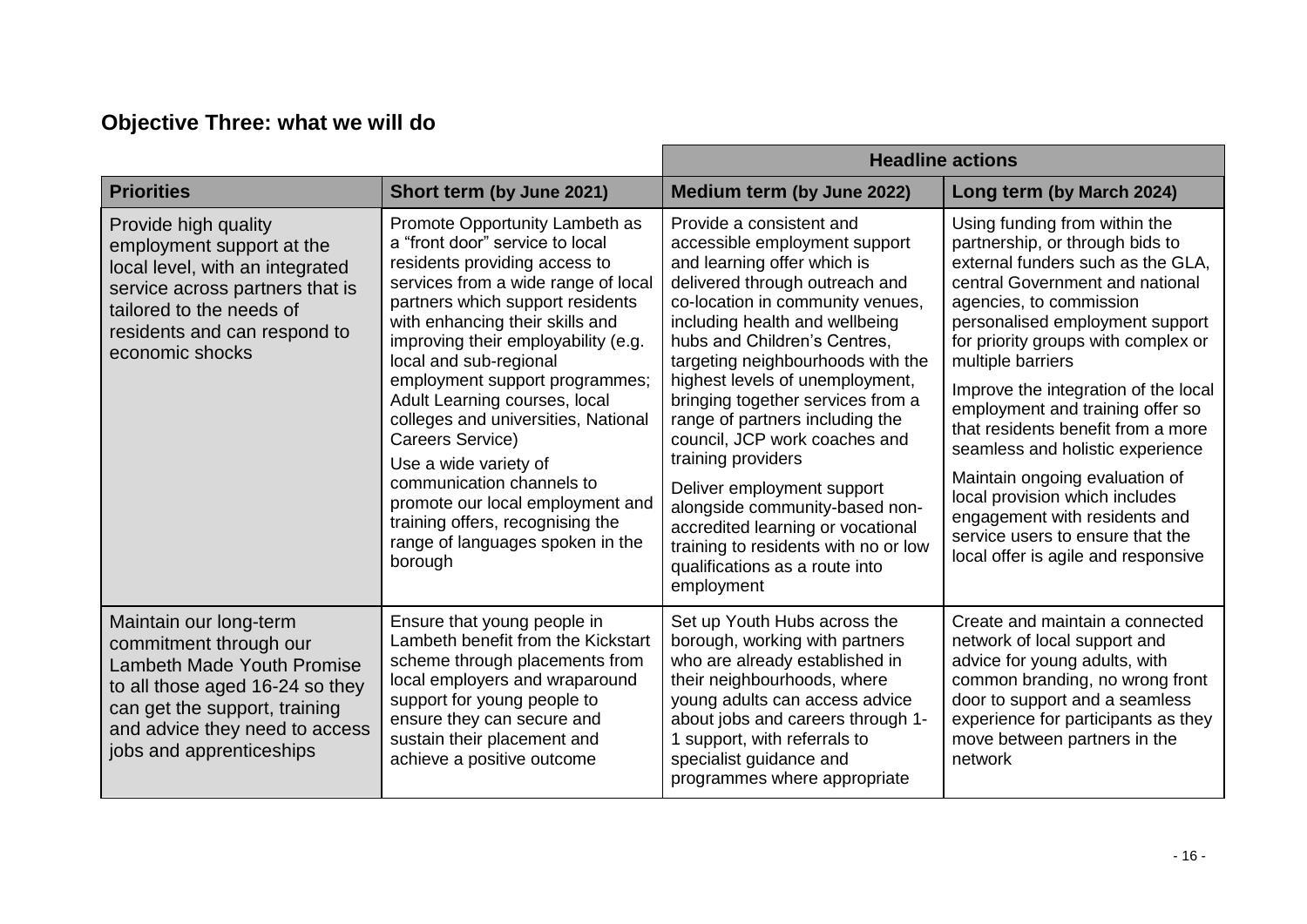|                                                                                                            |                                                                                                                                                                                                                                                                                                                                                                                                                                                                                                                                                                                                                                         |                                                                                                                                                                                                                                                                                                                                                                                                                                                                                                                                                                                                                                                                                                                                            | <b>Headline actions</b>                                                                                                                                                                                                                                                                                                                                                                                                                                                                                                              |
|------------------------------------------------------------------------------------------------------------|-----------------------------------------------------------------------------------------------------------------------------------------------------------------------------------------------------------------------------------------------------------------------------------------------------------------------------------------------------------------------------------------------------------------------------------------------------------------------------------------------------------------------------------------------------------------------------------------------------------------------------------------|--------------------------------------------------------------------------------------------------------------------------------------------------------------------------------------------------------------------------------------------------------------------------------------------------------------------------------------------------------------------------------------------------------------------------------------------------------------------------------------------------------------------------------------------------------------------------------------------------------------------------------------------------------------------------------------------------------------------------------------------|--------------------------------------------------------------------------------------------------------------------------------------------------------------------------------------------------------------------------------------------------------------------------------------------------------------------------------------------------------------------------------------------------------------------------------------------------------------------------------------------------------------------------------------|
| <b>Priorities</b>                                                                                          | Short term (by June 2021)                                                                                                                                                                                                                                                                                                                                                                                                                                                                                                                                                                                                               | Medium term (by June 2022)                                                                                                                                                                                                                                                                                                                                                                                                                                                                                                                                                                                                                                                                                                                 | Long term (by March 2024)                                                                                                                                                                                                                                                                                                                                                                                                                                                                                                            |
|                                                                                                            |                                                                                                                                                                                                                                                                                                                                                                                                                                                                                                                                                                                                                                         | Promote the Youth Promise to<br>young people through relevant and<br>targeted marketing, but also<br>ensure parents, carers and<br>families are aware of the local<br>offer                                                                                                                                                                                                                                                                                                                                                                                                                                                                                                                                                                |                                                                                                                                                                                                                                                                                                                                                                                                                                                                                                                                      |
| Address the wider barriers to<br>employment faced by residents<br>including health, finance and<br>housing | Provide an employment and<br>training support offer for young<br>people with special educational<br>needs and disabilities (SEND) to<br>help their transition from full-time<br>education to training, employment<br>and independence<br>Ensure regional and sub-regional<br>employment support programmes<br>such as Central London Works<br>provide a quality offer to Lambeth<br>residents and that local referrals<br>are maximised<br>Increase awareness amongst<br>employment and training providers<br>of other local services which can<br>support residents wider barriers<br>such as advice agencies and<br>health programmes | Provide intensive and<br>personalised employment support<br>for target groups such as care<br>leavers; young people not in<br>education, employment or training;<br>those aged over 50; long-term<br>unemployed residents; people at<br>risk of homelessness or currently<br>homeless; people with long-term<br>health conditions and disabilities,<br>and their carers; and parents of<br>young children<br>Work with partners to increase<br>awareness of advice and support<br>on how to access local and<br>workplace affordable childcare<br>provision and information on after-<br>school clubs<br>Ensure there is a sufficient supply<br>of ESOL courses and that<br>residents are aware of the learning<br>opportunities available | Influence partner employers and<br>community organisations to<br>increase the range of work<br>experience and suitable<br>volunteering opportunities for<br>unemployed residents that provide<br>pathways to paid employment<br>Encourage larger employers to<br>establish or expand work-place<br>based childcare provision<br>Through the ELEVATE<br>programme working with our<br>creative and technology industry<br>and VCS<br>sector to open up the creative<br>workplace and tackle the lack of<br>diversity in these sectors |
| Empower residents to make<br>more informed choices, and<br>access, self-employment                         | Promote information and<br>programmes that support local<br>residents with options on self-                                                                                                                                                                                                                                                                                                                                                                                                                                                                                                                                             | Expand the availability of<br>affordable and/or temporary<br>workspace in key town centre                                                                                                                                                                                                                                                                                                                                                                                                                                                                                                                                                                                                                                                  | Use and improve the borough's<br>digital infrastructure assets to offer<br>free or low cost, and better                                                                                                                                                                                                                                                                                                                                                                                                                              |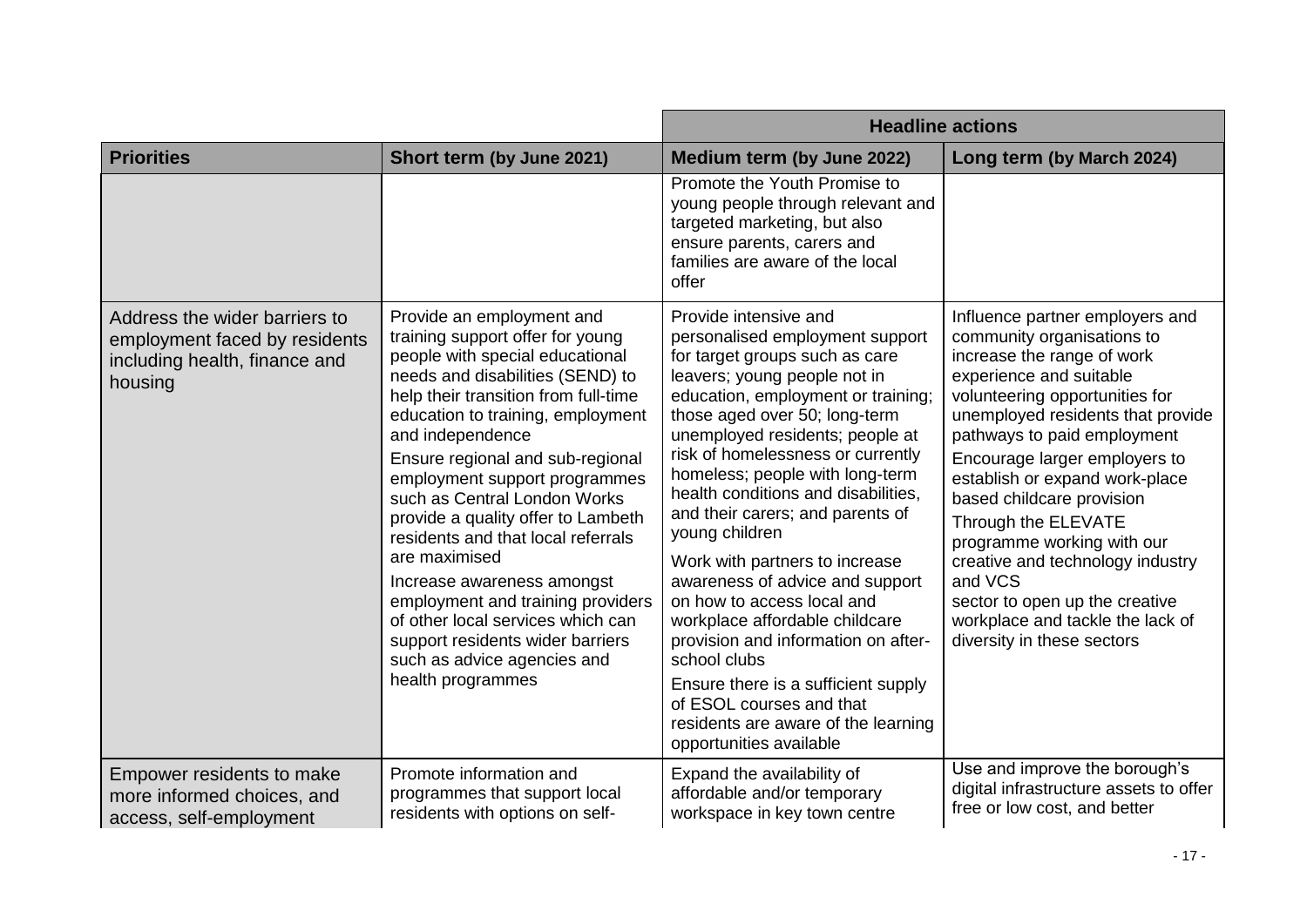|                                                |                                                                                                                                                                                                 |                                                                                                                                                                           | <b>Headline actions</b>                                                                                                                                                                                                                          |
|------------------------------------------------|-------------------------------------------------------------------------------------------------------------------------------------------------------------------------------------------------|---------------------------------------------------------------------------------------------------------------------------------------------------------------------------|--------------------------------------------------------------------------------------------------------------------------------------------------------------------------------------------------------------------------------------------------|
| <b>Priorities</b>                              | Short term (by June 2021)                                                                                                                                                                       | Medium term (by June 2022)                                                                                                                                                | Long term (by March 2024)                                                                                                                                                                                                                        |
| opportunities or their own<br>business venture | employment or to start and grow<br>their business, such as the London<br><b>Business Hub</b><br>Deliver further rounds of the<br>Lambeth Made Unlock programme<br>and social enterprise academy | locations to provide space for local<br>people to locate their new or<br>established business with<br>appropriate support and advice<br>also delivered to these locations | connectivity options to community<br>locations<br>Provide young people with the<br>opportunity to be inspired to create<br>their own businesses through<br>engagement of employers and<br>enterprise programmes in local<br>schools and colleges |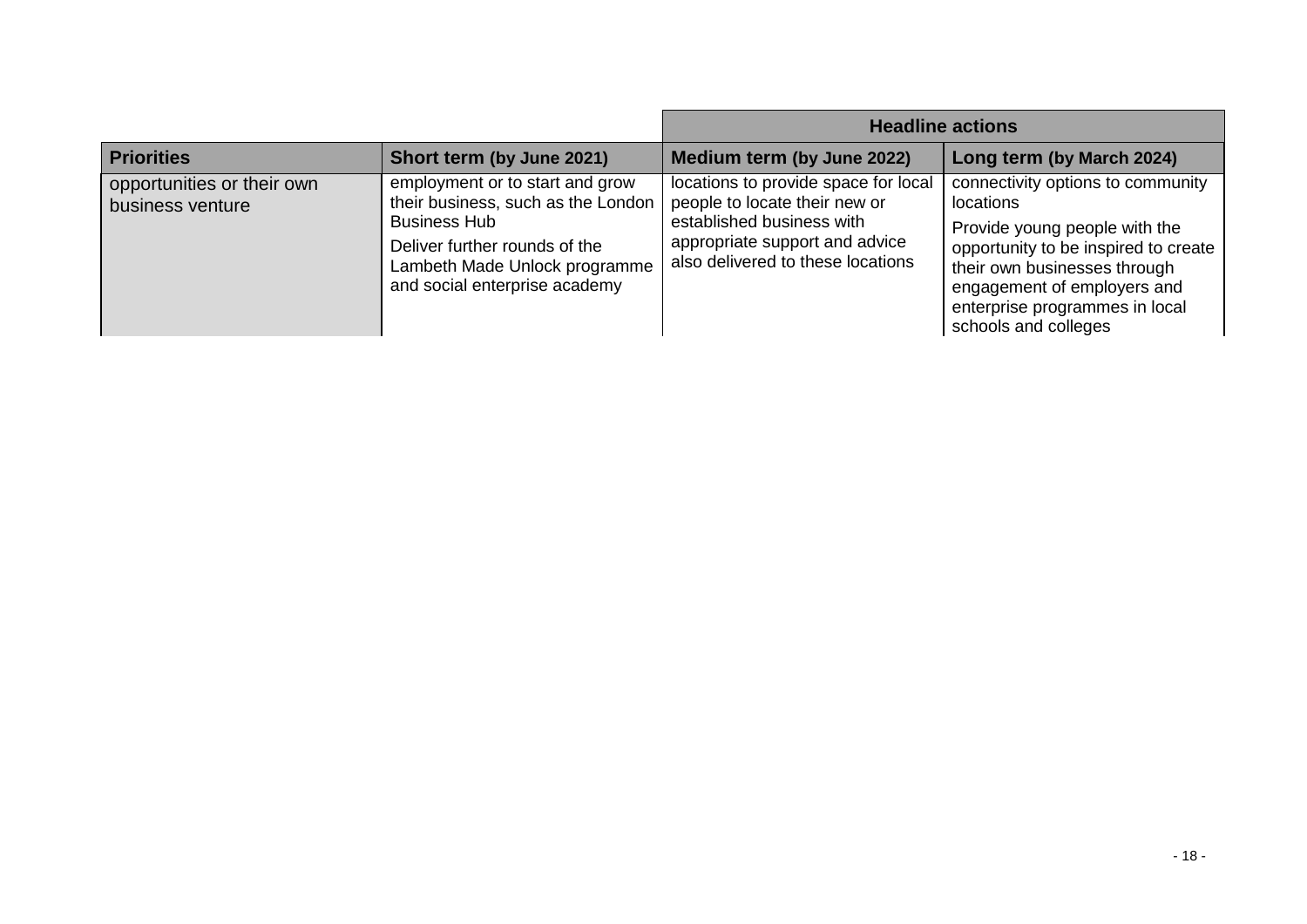<span id="page-18-0"></span>**Objective Four: Encourage our businesses to be inclusive and resilient, by tackling low pay, in-work poverty and to reduce their carbon emissions.** 

#### <span id="page-18-1"></span>**Objective Five: Work with our anchor institutions and major employers to utilise our supply chains and increase spend with local businesses**

#### **Context**

Lambeth remains open for business and to businesses. We have seen significant development in the borough and have a healthy pipeline for the future. We have also seen significant physical development in the borough and have a healthy pipeline for the future. We have been successful in using our planning powers and procurement processes to encourage developers and suppliers to employ local people and to invest in training. Through working in partnership with the LSEB we know there is significant scope to expand the social value aspect of our procurement activities to achieve more local impact on employment and employment pathways.

We see this as a staged process of initially working with our public sector partners to share job demand projections, plan recruitment and public sector investment in employment support to prepare residents for those jobs. As we develop stronger relationships with other borough employers, including those in the private sector, then we will expand this approach.

While this creates a positive outlook, we need to ensure that opportunities are captured for local residents and local employers are able to meet their requirements for labour and skills, within a tightening London labour market, at the same time as providing quality job opportunities with fair pay and good conditions. We will need to influence, support and incentivise many smaller employers, who often have limited administrative capacity in their organisation, to see the benefits of providing quality jobs with opportunities for development and progression. We will encourage employers to commit to positive employment practices and for those that do then they will be able to access support, training and incentives to help achieve this.

Lambeth has a strong pipeline of development in the borough over the next decade that could create around 2,500 new office-based jobs per year. Whilst the current recession may delay some of this development, we are confident about the need for existing employers to fill vacancies when their staff move jobs, which may create a further 4,000 openings annually. Kings College Hospital and St Thomas' Hospital are the two biggest employers in the borough and both struggle to find the staff they need. On top of this, whilst the public sector has faced over a decade of budget cuts the main public sector organisations in Lambeth spend significant amounts through their own supply chains which gives us a combination of influence on those suppliers and opportunities to direct that spend to local businesses.

Improving our strategic coordination to connect the jobs available in the borough with appropriate training and local residents can be addressed over the long term by aligning local training provision and generating interest in those jobs where there are shortages of applicants.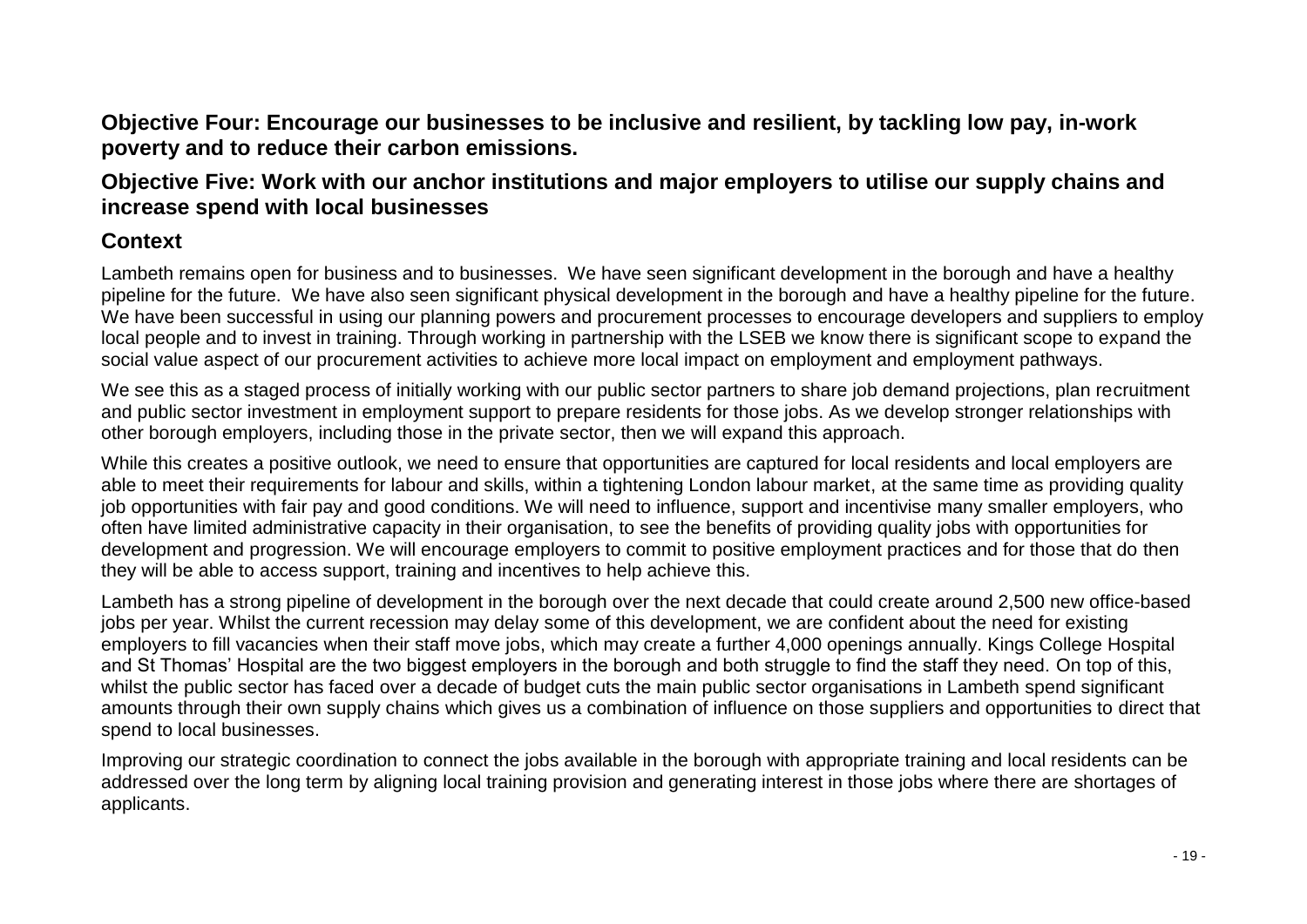## **Objectives Four and Five: what we will do**

|                                                                                                                                                   | <b>Headline actions</b>                                                                                                                                                                                                                                                                                                                                                                  |                                                                                                                                                                                                                                                                                                                                                                                      |                                                                                                                                                                                                                                                                                                                                                        |
|---------------------------------------------------------------------------------------------------------------------------------------------------|------------------------------------------------------------------------------------------------------------------------------------------------------------------------------------------------------------------------------------------------------------------------------------------------------------------------------------------------------------------------------------------|--------------------------------------------------------------------------------------------------------------------------------------------------------------------------------------------------------------------------------------------------------------------------------------------------------------------------------------------------------------------------------------|--------------------------------------------------------------------------------------------------------------------------------------------------------------------------------------------------------------------------------------------------------------------------------------------------------------------------------------------------------|
| <b>Priorities</b>                                                                                                                                 | Short term (by June 2021)                                                                                                                                                                                                                                                                                                                                                                | Medium term (by June 2022)                                                                                                                                                                                                                                                                                                                                                           | Long term (by March 2024)                                                                                                                                                                                                                                                                                                                              |
| Co-ordinate our<br>policy and<br>procurement levers to<br>create opportunities<br>for local businesses<br>and quality jobs for<br>local residents | Continue to use planning policy to ensure<br>that new developments provide a target<br>of 25% of jobs for local people, including<br>apprenticeships, and offer training linked<br>to the opportunities created by new<br>development                                                                                                                                                    | Coordinate public sector<br>procurement strategies to increase<br>spend with local businesses,<br>increase local recruitment, use<br>local training provision and<br>increase adoption of the London<br>Living Wage<br>Deliver a pilot recruitment<br>partnership with the NHS to test<br>pre-employment support and in-<br>work training/development for high<br>demand occupations | Coordinate large Lambeth based<br>organisations, including private<br>companies to align with the public<br>sector procurement strategies<br>Coordinate public sector workforce<br>strategies to support local<br>recruitment with a focus on pre-<br>employment support and in-work<br>training/development for high<br>demand occupations in Lambeth |
| Encourage and<br>support local<br>employers to provide<br>employment<br>opportunities for<br>residents who face<br>barriers to<br>employment      | Use the Opportunity Lambeth website to<br>promote local job vacancies,<br>apprenticeships and work experience<br>from local employers, particularly those<br>which may be suitable for residents from<br>priority groups<br>Work with the Business Improvement<br>Districts to provide a recruitment service<br>for their employers which can support<br>them to recruit local residents | Promote family-friendly jobs that<br>enable parents and carers to<br>achieve a balance between<br>employment and their caring<br>responsibilities<br>Provide practical training and<br>advice to employers to enable<br>them to better support residents<br>who have faced barriers to<br>employment such as care leavers<br>and people with disabilities                            | Work with employers to better<br>understand their skills and<br>recruitment needs, matching this<br>insight with local people who are<br>seeking work and brokering roles                                                                                                                                                                              |
| Influence all local<br>organisations to<br>provide quality jobs<br>and training                                                                   | Lead by example by achieving and<br>promoting the Mayor of London's Good<br>Work Standard, Disability Confident and                                                                                                                                                                                                                                                                      | Develop and provide a menu of<br>incentives for employers who adopt<br>positive employment practices<br>Gain accreditation for Lambeth as<br>a Living Wage Place, promoting                                                                                                                                                                                                          | Create more Living Wage Buildings<br>through both the Council's own<br>property portfolio and with other<br>building owners                                                                                                                                                                                                                            |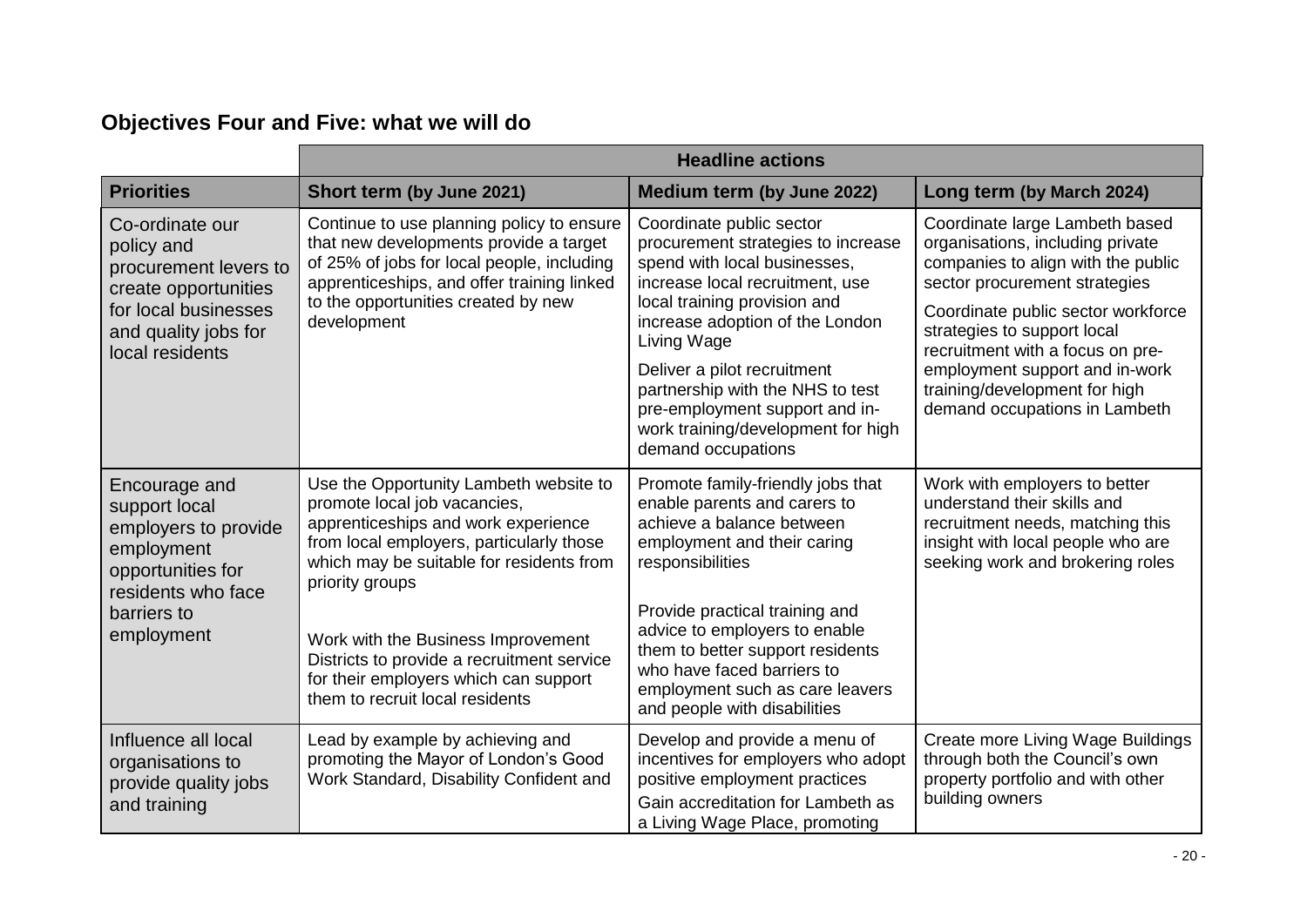|                                                                                                                      | <b>Headline actions</b>                                                                                                                                                                                                                                      |                                                                                                                                                                                                                                       |                                                                                                                                                                                                                                                                                                        |
|----------------------------------------------------------------------------------------------------------------------|--------------------------------------------------------------------------------------------------------------------------------------------------------------------------------------------------------------------------------------------------------------|---------------------------------------------------------------------------------------------------------------------------------------------------------------------------------------------------------------------------------------|--------------------------------------------------------------------------------------------------------------------------------------------------------------------------------------------------------------------------------------------------------------------------------------------------------|
| <b>Priorities</b>                                                                                                    | Short term (by June 2021)                                                                                                                                                                                                                                    | Medium term (by June 2022)                                                                                                                                                                                                            | Long term (by March 2024)                                                                                                                                                                                                                                                                              |
| opportunities to more<br>local residents                                                                             | London Living Wage as positive<br>employment practice to local employers<br>Encourage employers and anchor<br>institutions to offer work experience<br>opportunities which are coordinated and<br>promoted to local young people and<br>unemployed residents | the borough as a place that<br>encourages fair wages and hours<br>Promote the benefits of local<br>employment which allows people to<br>walk or cycle to work                                                                         | Use business networks and trade<br>unions to promote the benefits of<br>positive employment practices in<br>sectors with traditionally poor<br>conditions such as hospitality and<br>retail                                                                                                            |
| Increase the<br>engagement and<br>involvement of<br>businesses in our<br>employment, skills<br>and learning activity | Continue to broaden Lambeth's business<br>networks, including the Business<br>Improvement Districts (BIDs) and sector-<br>based networks                                                                                                                     | Expand the engagement of<br>businesses in schools, colleges<br>and adult learning including<br>through work experience and<br>curriculum activity<br>Improve our knowledge of local<br>business skills and staff<br>development needs | Ensure local businesses are aware<br>of public sector supply chain<br>opportunities and the requirements<br>for positive employment practices<br>Explore use of empty space in<br>schools to provide local residents<br>with opportunities for enterprise<br>incubators and business start-up<br>space |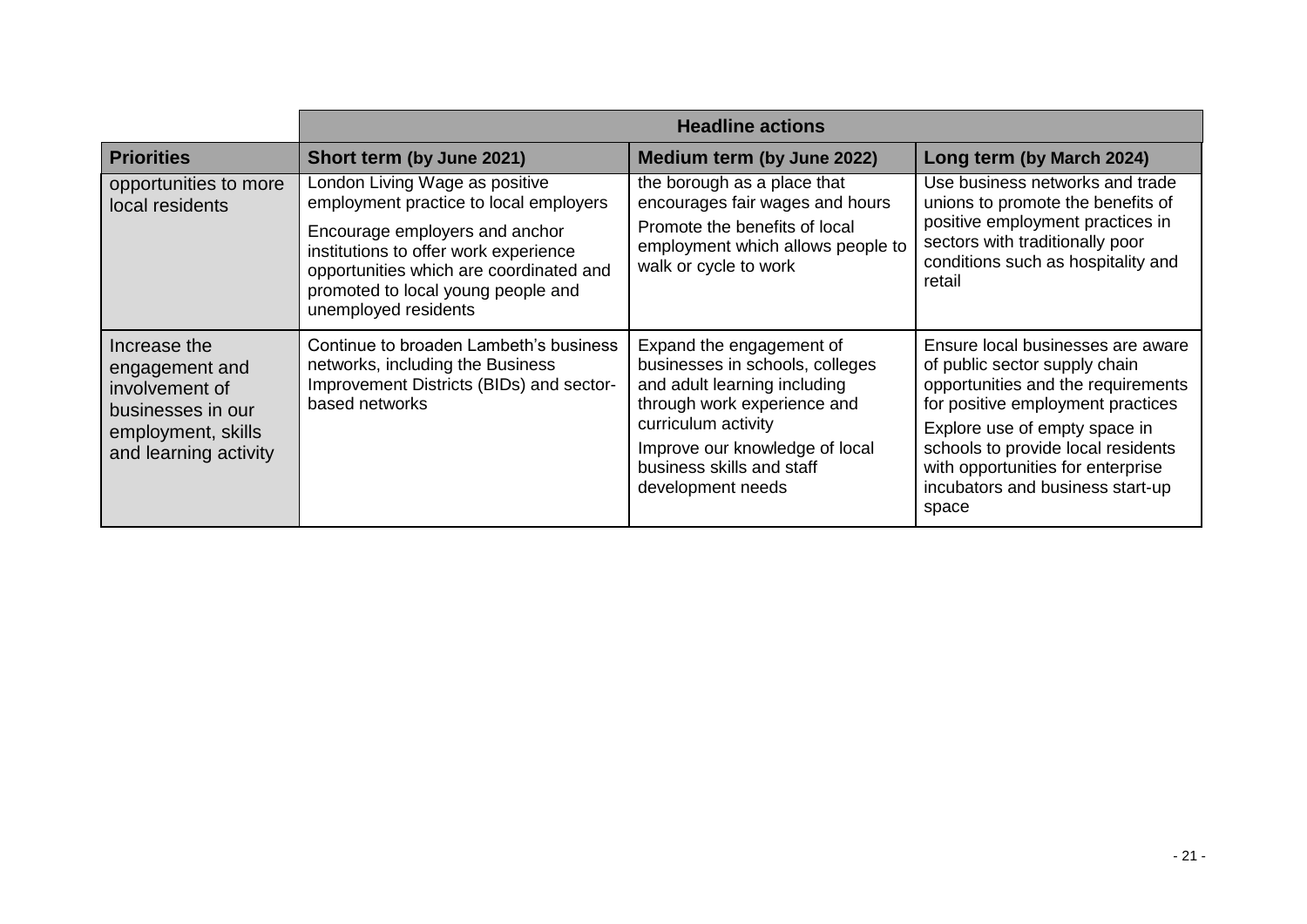# <span id="page-21-0"></span>**Making it happen**

## <span id="page-21-1"></span>**The roles we want to play**

The Lambeth Skills and Employment Board recognises that we need to play a range of different roles to achieve the positive changes in this strategy. These can be summarised as:

- **Advocates** for the involvement and leadership of people with lived experience, so that solutions and services are co-designed wherever possible, and lobbying to get the best deal for the borough
- **Navigators and coordinators** developing a more integrated system for employment and skills, with clearer pathways across a range of provision to support people into good jobs based on well managed and maintained relationships with key employers and sectors
- **Funders and commissioners** building and sharing an evidence-based approach to funding decisions on programmes and services
- **Anchor institutions** ensuring jobs and opportunities are created directly within these employers, and through supply chains
- **Providers** Lambeth has a large and responsive institutional and provider network, delivering education and a wide range of vocational training and employment support services
- **Employers and businesses**  providing good jobs and opportunities for local people, benefiting from a committed and skilled local workforce

## <span id="page-21-2"></span>**The tools at our disposal**

We are confident in the contextual factors around the underlying strength of our local economy, our diverse and talented resident and business base. In addition to these factors we have a number of tools we will be able to use as part of fulfilling our roles to deliver this strategy. Our most significant tools are:

- Our Council and public sector partner public budgets and commissioning to enable us to fund the delivery of services to cover the full range of skills, training and employment programmes
- Collective local spending power of several billion pounds a year by our anchor institutions with the potential to deliver significant social value through responsible procurement
- As the local planning authority we set the framework and policies to make sure we achieve the local benefits of our strong development pipeline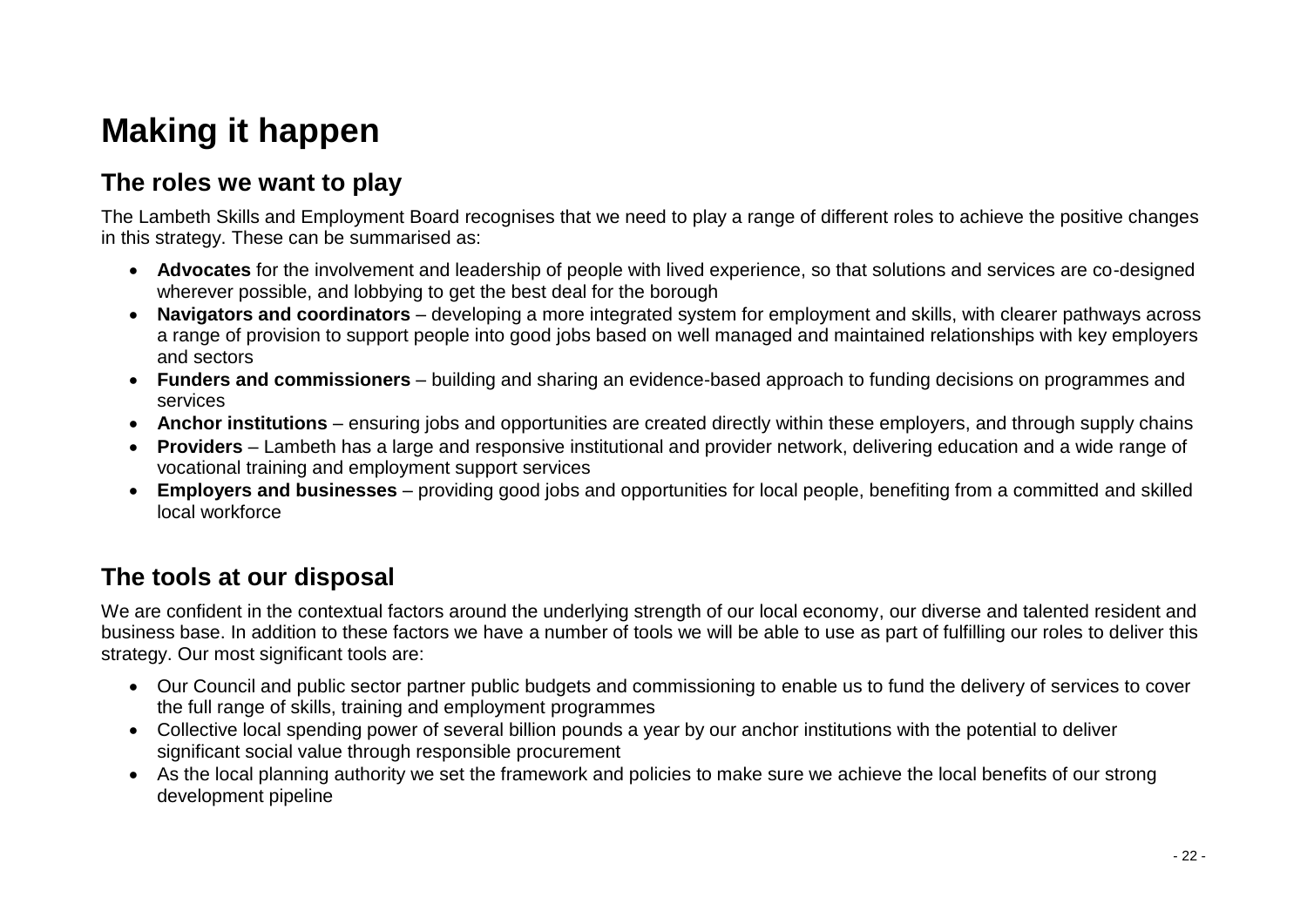Committed partnerships and networks of local employers; schools, colleges and universities; the voluntary and public sectors who all want to collaborate for the benefit of local people

### <span id="page-22-0"></span>**Measuring Success**

The scale of change we want to achieve in this strategy is ambitious and all the partners involved in the LSEB will need to adapt to different ways of designing and delivering our activities. This complexity means there are a number of different ways we will need to review and understand our success over time. We see these measures as:

- High level outcome measures to understand the positive impact for residents and businesses of achieving our objectives
- Monitoring and performance management of outputs from activities, services and programmes to understand if we are delivering our priorities
- Qualitative feedback from residents, employers and providers which reflects people's experience of whether our services and interventions are having a positive impact, with a particular focus on equalities and diversity.

The diagram below illustrates how the measures and monitoring relate to each element of the strategy.